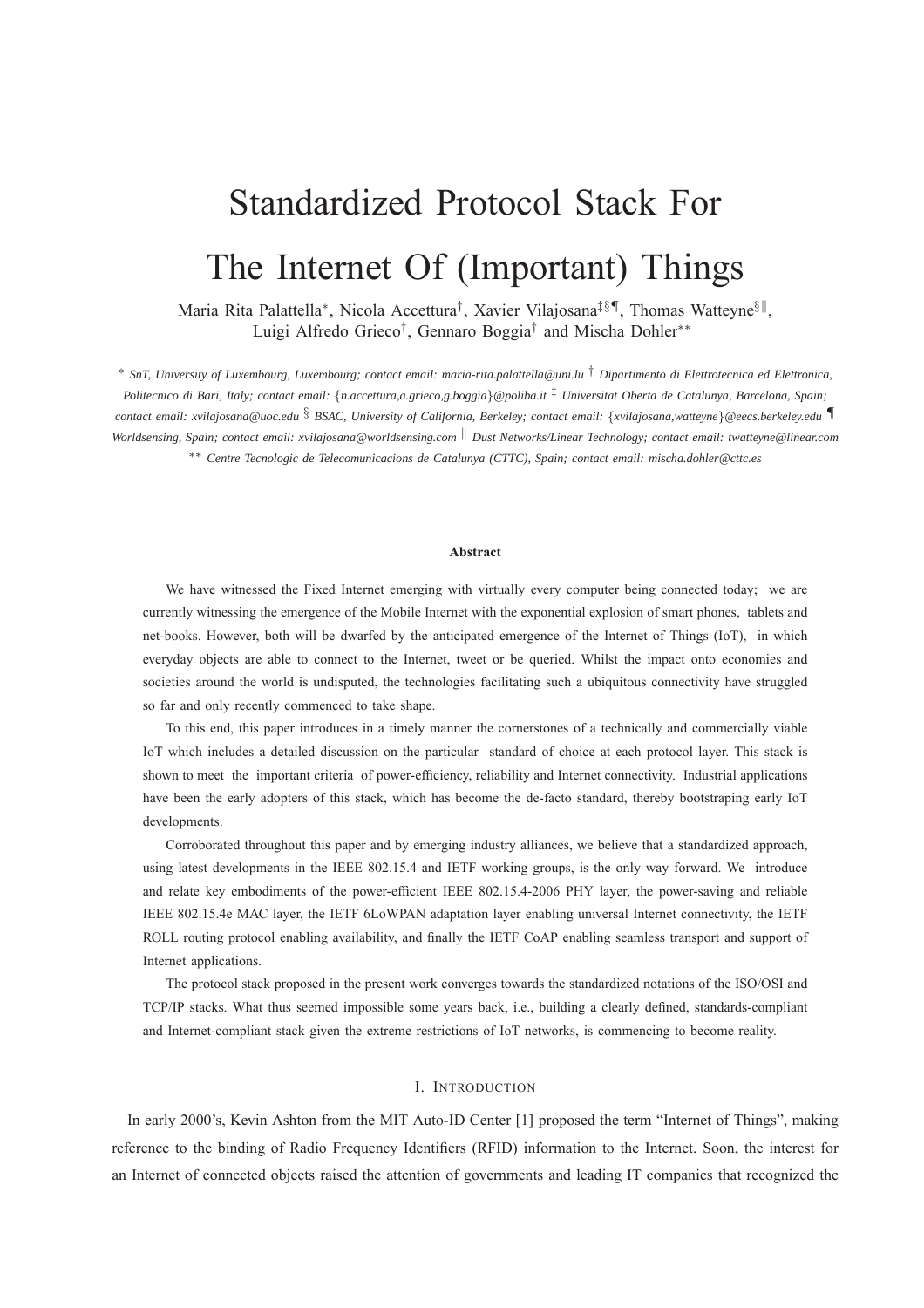concept as one of their key axes for future economic growth and sustainability. The concept of Internet of Things was adopted by the European Union in the Commission Communication on RFID, published in March 2007 [2].

The Council's conclusions of November 2008 on Future Networks and the Internet, recognized that *"the Internet of Things is poised to develop and to give rise to important possibilities for developing new services but that it also represents risks in terms of the protection of individual privacy"* [3]. In 2008, the U.S. National Intelligence Council (NIC) reported that *"By 2025 Internet nodes may reside in everyday things, food packages, furniture, paper documents, and more. Today's developments point to future opportunities and risks that will arise when people can remotely control, locate, and monitor even the most mundane devices and articles. Popular demand combined with technology advances could drive widespread diffusion of an Internet of Things (IoT) that could, like the present Internet, contribute invaluably to economic development and military capability"* [4].

Although the IoT is a widely used term, its definition is still fuzzy due to the large amount of concepts it includes, and the ambiguity and opposed meaning of the two terms that compose the name "Internet of Things" [5]. Several definitions overlap in the literature, for example in [6] the IoT stands for a *"world-wide network of interconnected objects uniquely addressable, based on standard communication protocols"*. Whilst Atzoria et al. [7] considers IoT as much more than uniquely addressable objects; it envisages the existence of services that may interface Things having identities and virtual personalities operating in smart spaces and using intelligent interfaces to connect and communicate within social, environmental, and user contexts. Further conceptual designs, visions and application spaces of the IoT are exposed in  $[8]-[14]$  – all of which converge to the view that simple embedded sensor networking is now evolving to the much needed standards and Internet enabled communication infrastructure between objects.

Structurally, the IoT requires software architectures that are able to deal with a large amounts of information, queries, and computation, making use of new data processing paradigms, stream processing, filtering, aggregation and data mining, all of this sustained by communication standards such as HyperText Transfer Protocol (HTTP) [15] and Internet Protocol (IP) [16]. In contrast, due to the nature of IoT objects, very low power consumptions are required so any object can plug into the Internet while being powered by batteries or through energy-harvesting. Energy is wasted by transmission of unneeded data, protocol overhead, and non-optimized communication patterns; these need to be taken into account when plugging objects into the Internet. Existing Internet protocols such as HTTP and Transmission Control Protocol (TCP) [17] are not optimized for very low-power communications, due to both verbose meta-data and headers, and the requirements for reliability through packet acknowledgment at higher layers, which hinders the adaptation of existing protocols to run over that type of networks.

The objects conforming to the IoT have a wide range of connotations and understandings, including RFID [5], Wireless Sensor Networks (WSNs), Machine-to-Machine (M2M) [18], [19], among others. However, in the actual sense of its name, the IoT pertains to the ability to interconnect as well as Internet-connect objects, things, machines, etc. There are three core requirements related to this ability:

• **A Low Power Communication Stack.** The majority of objects will not be able to draw power from the mains, and have batteries at best. This means that finding enough energy to power processing and communication is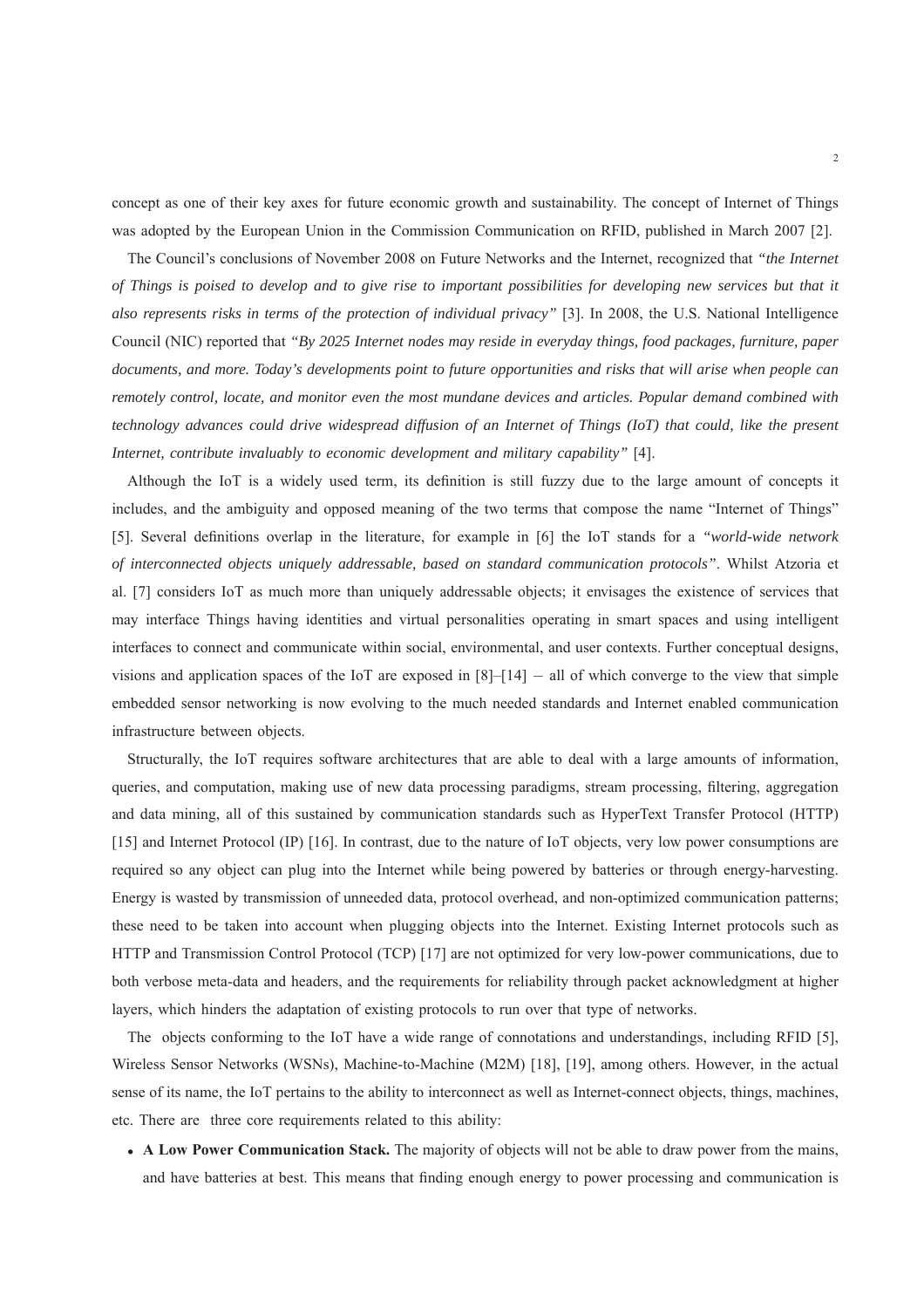a major challenge. Whilst we are ready to recharge our mobile phones on a daily basis, changing batteries in millions of objects is impractical, at best. Any stack must therefore exhibit a low average power consumption. Indeed, the stack discussed in this paper obeys precisely this requirement.

- **A Highly Reliable Communication Stack.** Although the Internet is a best-effort transport medium, protocols incorporate error detection, retransmissions and flow control. These techniques are applied at various protocol layers concurrently, which leads to a reliable end-to-end experience, albeit in a rather inefficient way. For the IoT to merge seamlessly into the Internet, it needs to offer the same reliability we are used to on the Internet − with the additional requirement that said reliability is achieved at highest possible efficiency.
- **An Internet-Enabled Communication Stack.** Enabling another dialect of the Internet has profound implications on the protocol design. The Internet is exhibiting emergent behavior today because communication is bi-directional; it is hence of utmost importance to ensure that communication from objects but also towards objects is facilitated. Furthermore, the explosion of the Internet can arguably be attributed to the ability of any machine around the world to talk to any other machine, all this facilitated by one universal language, IP; it is hence of paramount importance that the IoT is IP enabled [13]. This in turn calls for standardized approaches, which is core to the exposition in this paper.

Identifying the requirement above has taken some time, as shown in Table I. Early conceptual designs can be traced back to the emergence of the Distributed Sensor Networks program [21] at the MIT Lincoln Labs [22]. It aimed at developing and extending target surveillance and tracking technology in systems that employ multiple spatially distributed sensors and processing resources. The WSN field really took off with the concept of "Smart Dust" and the eponymous DARPA project [23] - [24], lead by Prof. Kristofer Pister from the University of California, Berkeley. In the following years, the concept of a ubiquitous WSN has not only been demonstrated but also awaken commercial interest. A variety of pioneering companies thus emerged, such as Dust Networks, Ember, Millennial, Sensicast, Moteiv and Arch Rock. All of these companies had in one form or another their proprietary hardware and communication stack. It was quickly recognized however that having a multitude of proprietary systems connected to the Internet does impede the much hoped-for scalability and explosion of the IoT.

Starting in 2003, various IEEE and IETF standardization bodies commenced putting a framework to the communication protocols of the emerging systems.

The standard with the longest-standing impact is IEEE 802.15.4 [25], which defines a low-power Physical (PHY) layer, and upon which most IoT technologies have built. It also defines a Medium Access Control (MAC), which has been the foundation of ZigBee 1.0 and ZigBee 2006 [26]. It became soon clear that the single-channel nature of this MAC protocol caused its reliability to be unpredictable, especially in multi-hop settings. An alternative which uses channel-hopping to combat multipath fading and external interference was developed and commercialize by Dust Networks [27]. This protocol, called Time Synchronized Mesh Protocol (TSMP) [28], became the de-facto standard for reliable low-power wireless in industrial application, and was turned into the WirelessHART standard [29] in 2008. In 2011, it was integrated into the IEEE 802.15.4 standard through the IEEE 802.15.4e working group, and will thus become a default MAC protocol in the next revision of the IEEE 802.15.4 standard. With a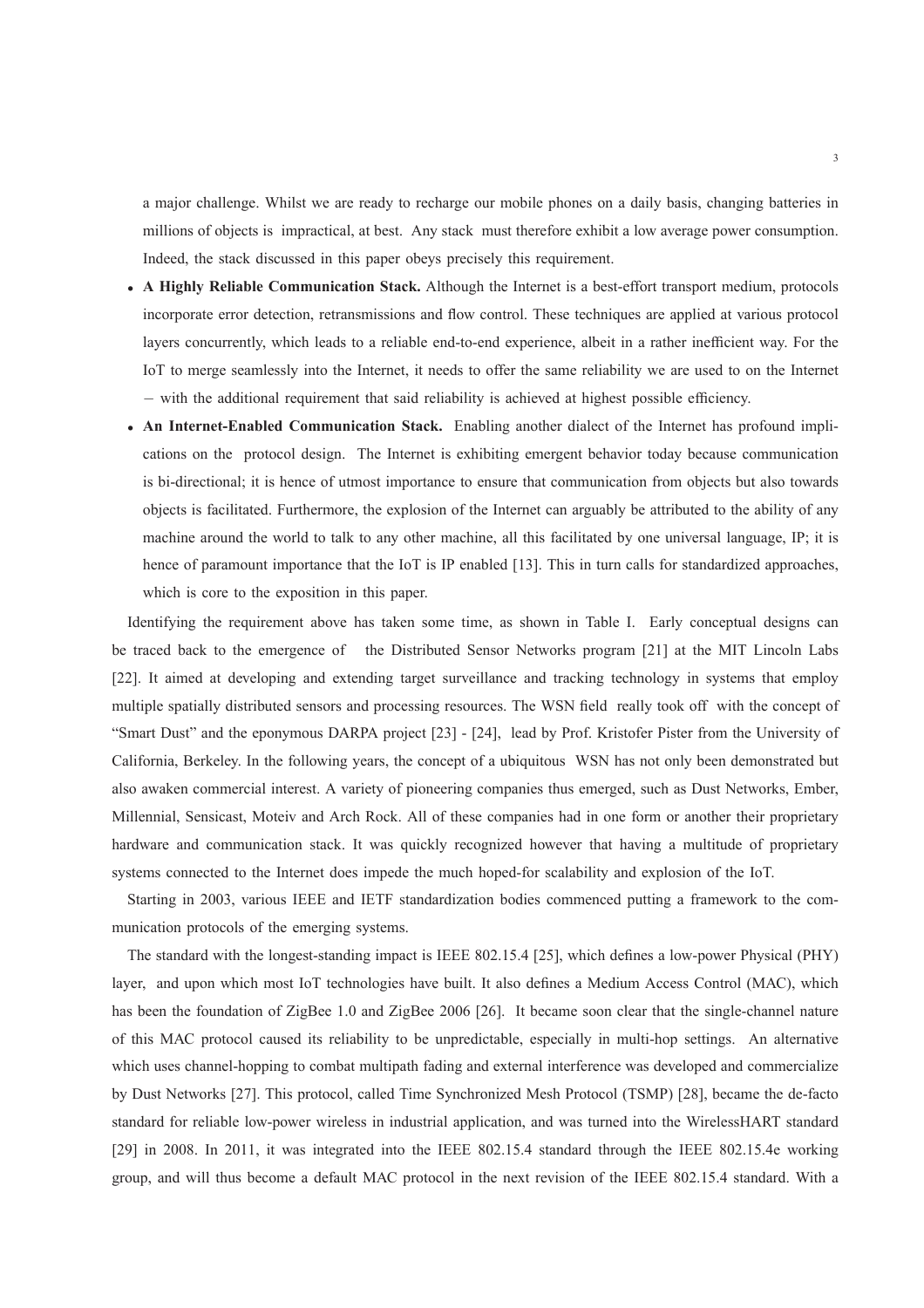TABLE I EVENTS WHICH HAVE HELPED SHAPING THE WORLD OF THE IOT.

| Year              | Event                                                                      |  |  |  |  |  |
|-------------------|----------------------------------------------------------------------------|--|--|--|--|--|
| 1967              | REMBASS Remotely Monitored Battlefield Sensor System                       |  |  |  |  |  |
| 1978              | Distributed Sensor Networks for Aircraft Detection                         |  |  |  |  |  |
|                   | Lincoln Labs - Lacoss                                                      |  |  |  |  |  |
| 1992              | RAND Workshop - Future Technology Driven Revolutions in Military Conflict. |  |  |  |  |  |
|                   | Concepts behind Smart Dust emerge.                                         |  |  |  |  |  |
| 1993-1996         | DARPA ISAT studies - many WSN ideas and applications discussed.            |  |  |  |  |  |
|                   | Deborah Estrin leads one of the studies.                                   |  |  |  |  |  |
| 1994              | LWIM - Low Power Wireless Integrated Microsensors - Bill Kaiser (UCLA)     |  |  |  |  |  |
| 1997              | Smart Dust proposal written, Kris Pister (Berkeley)                        |  |  |  |  |  |
| 1998              | Seth Hollar makes wireless mouse collars                                   |  |  |  |  |  |
| 1999              | Endeavour project proposed by Randy Katz, David Culler (Berkeley)          |  |  |  |  |  |
|                   | PicoRadio project started by Jan Rabaey (Berkeley)                         |  |  |  |  |  |
| 2000              | Crossbow begins selling 'Berkeley motes'                                   |  |  |  |  |  |
| 2001              | Multiple demos proving viability                                           |  |  |  |  |  |
| 2002              | Dust, Ember, Millennial, Sensicast founded                                 |  |  |  |  |  |
| 2003              | IEEE 802.15.4-2003 standard                                                |  |  |  |  |  |
|                   | Moteiv (now Sentilla) founded                                              |  |  |  |  |  |
| 2004              | ZigBee 1.0 standard ratified                                               |  |  |  |  |  |
|                   | TSMP 1.1 shipping                                                          |  |  |  |  |  |
| $\overline{2005}$ | <b>Arch Rock founded</b>                                                   |  |  |  |  |  |
| 2006              | ZigBee 2006 standard ratified                                              |  |  |  |  |  |
|                   | IEEE 802.15.4-2006 standard                                                |  |  |  |  |  |
| 2007              | WirelessHART standard ratified                                             |  |  |  |  |  |
|                   | IETF 6LoWPAN's RFC4944 published                                           |  |  |  |  |  |
|                   | WirelessHART shown to achieve 99.999% reliability [20]                     |  |  |  |  |  |
| 2008-2009         | IETF workgroup Routing Over Low-power Lossy links (ROLL) created           |  |  |  |  |  |
|                   | IEEE 802.15.4e work group created                                          |  |  |  |  |  |
| 2010-2011         | IEEE 802.15.4e's MAC protocol ratified                                     |  |  |  |  |  |
|                   | IEFT 6LoWPAN's RFC4944 updated                                             |  |  |  |  |  |
|                   | IETF ROLL's RPL routing protocol ratified                                  |  |  |  |  |  |

power-efficient and reliable link layer , it was now possible to connect these networks to the Internet. This was the trigger for the birth of various IETF WGs, notably 6LoWPAN [30] as a convergence layer, ROLL RPL [31] as a routing protocol, and CoAP [32] facilitating native support of current Internet applications.

These layers and their tight interaction are hence seen as instrumental in making the IoT happen from a technology point of view , and are thus surveyed and described in great details in subsequent sections. With respect to prior art, the core contributions of this paper can be summarized as follows:

- For the first time, a detailed survey on the new IEEE 802.15.4e MAC and IETF ROLL RPL routing standards is provided; indeed, these standards have been discussed in various sources at different technical depths but such a detailed exposure with explanations is unprecedented.
- The introduction of a clear vision on a workable communication stack for the IoT using proven standards and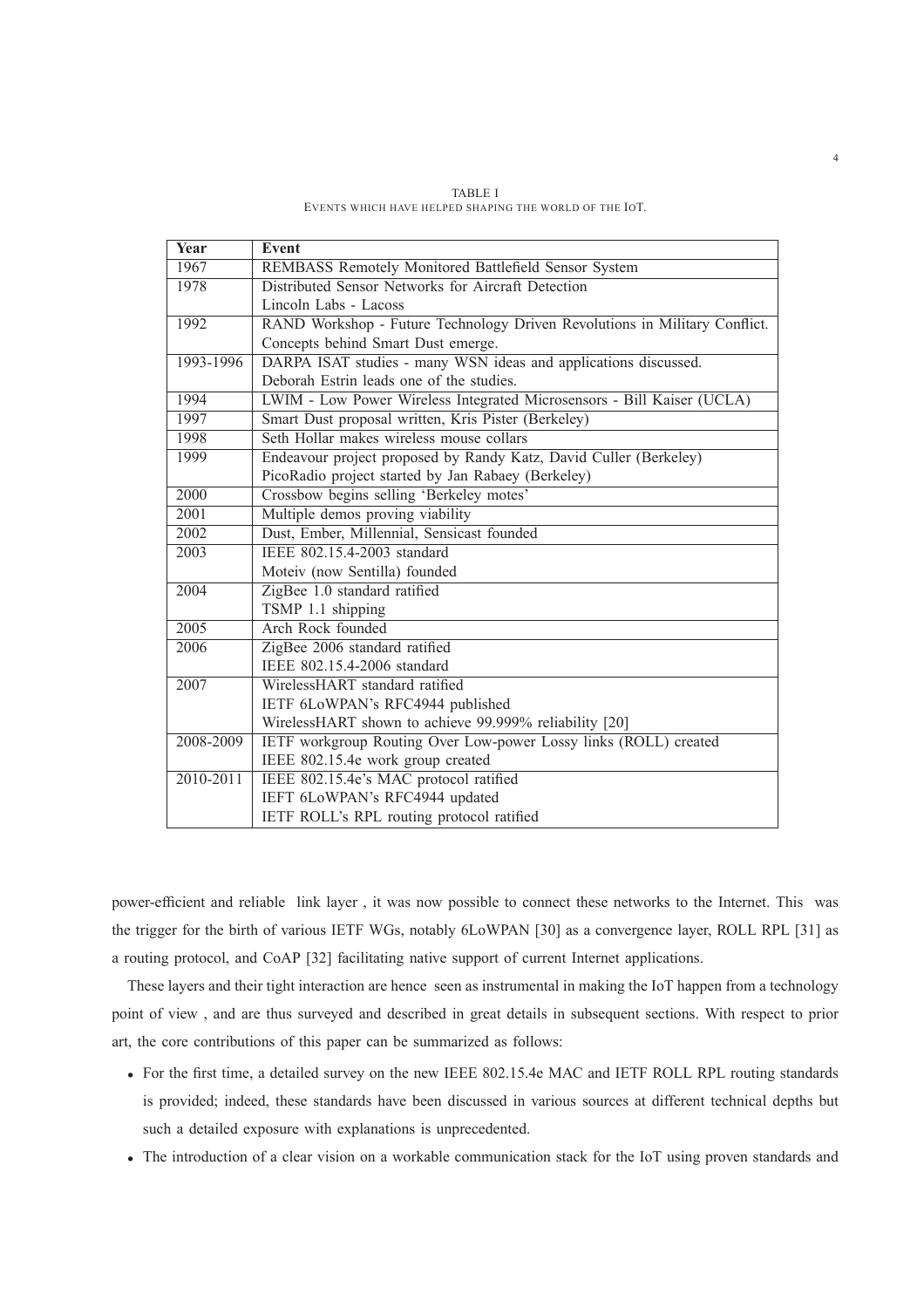the accumulated expertise of the authors, is also unprecedented.

• Finally, this paper shun away from using high-level approaches to defining the IoT but rather introduced concrete protocols as well as the reasoning why they will succeed and last.

The rest of the paper is organized as follows. Section II introduces the IEEE 802.15.4-2006 PHY, along with the main features of low-power radio hardware suitable for the IoT protocol stack. Section III then details the IEEE 802.15.4e Time Synchronized Channel Hopping (TSCH) MAC protocol, showing how it is able to provide both high reliability and energy-efficiency. IETF 6LoWPAN (IPv6 addressing) and IETF ROLL RPL (routing) are covered in Section IV and Section V, respectively. We then discuss the novelty introduced by the CoAP protocol at the application layer in Section VI. Section VII finally concludes this article and presents possible paths for future research.

# II. LOW-POWER PHY LAYER − IEEE 802.15.4-2006

The PHY layer determines the physical radio frequency at which the radio operates, the radio modulation, and the encoding of the signal. In this Section we briefly review the importance of a low-power hardware and PHY layer which, together with an energy-efficient MAC layer, cater for lower power connectivity among smart objects in the future IoT.

## *A. Low-Power Radio Hardware*

A radio translates bytes of digital information into an electromagnetic signal for transmission over the air. When transmitting, the radio uses a modulation scheme to encode bytes of data into an analog signal. This signal is then amplified by a Power Amplifier (PA) before being sent over the antenna. A low-power radio typically outputs  $0$  dBm, or 1 mW. Fading and shadowing causes the amplitude of that signal to weaken as it travels through the air. When it is picked up by the receiver antenna, the signal is too weak to be demodulated directly, and the radio uses a Low-Noise Amplifier (LNA) to bring it to a level the demodulator can handle. The power of the weakest signal that the radio can successfully receive is called its sensitivity. A radio with a  $-90$  dBm sensitivity (a typical number for low-power radios) can successfully demodulate signals as weak as  $1 pW$ .

When on, the modulator, demodulator, PA and LNA all consume substantial amounts of current, making the radio the most power-hungry component of most designs. The radio, however, does not consume any energy when off. The challenge of a good communication stack is to enable reliable transmission of data, while keeping the radio off most of the time. Radio duty cycle is the portion of time the radio is on, either transmitting or receiving. It is a good indicator of the power consumption of the mote. An energy-efficient communication stack has a duty cycle (far) lower than  $1\%$ .

Table II lists data sheet numbers for commercially-available low-power radios from different vendors. Radios can change the power they transmit at, usually over a range going from -50 dBm to +5 dBm. In detail, 0 dBm (i.e, 1 mW) is the default transmit power for most radios; we therefore choose to show the transmit current at that power. The receive current is the current drawn by the radio when in receive mode; radio draw the same current when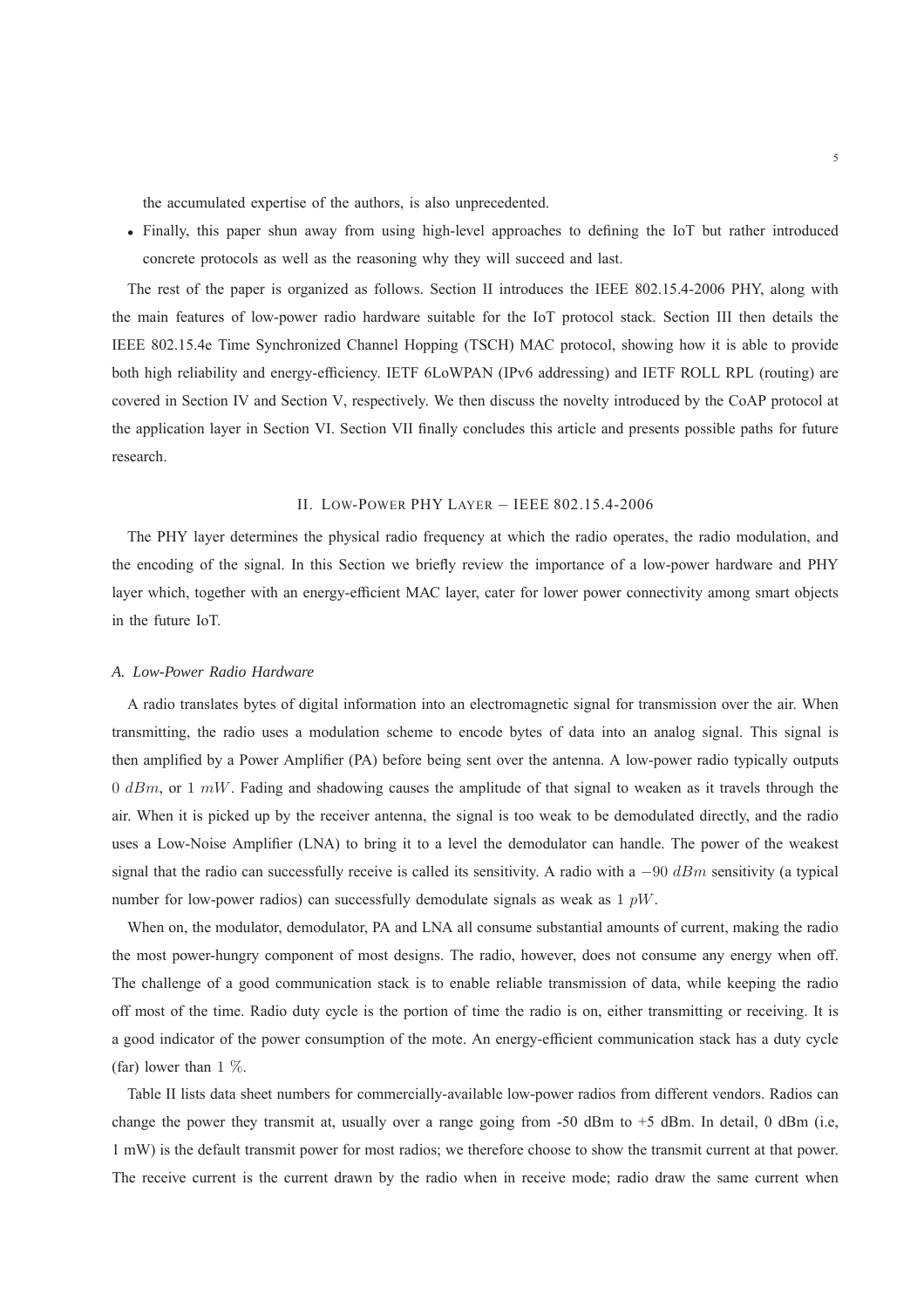| vendor               | name            | sensitivity  | transmit current $(a)$ 0 $dBm$ | receive current      |
|----------------------|-----------------|--------------|--------------------------------|----------------------|
| Atmel                | AT86RF231       | $-101$ $dBm$ | 14.0 $mA$                      | $12.3 \; mA$         |
| <b>Dust Networks</b> | <b>DN6000</b>   | $-91$ dBm    | $5.4 \; mA$                    | $4.5 \; mA$          |
| Ember                | EM357           | $-100$ dBm   | $27.5 \; mA$                   | $25.0 \; mA$         |
| Freescale            | MC13233         | $-94$ dBm    | $26.6 \; mA$                   | $34.2 \; mA$         |
| Microchip            | <b>MRF24J40</b> | $-95$ $dBm$  | $23.0 \; mA$                   | $19.0 \overline{mA}$ |
| NXP/Jennic           | JN5148          | $-95$ dBm    | 15.0 $mA(1.8~dBm)$             | $17.5$ $mA$          |
| Texas Instruments    | CC2520          | $-98$ dBm    | $25.8 \; mA$                   | $18.8 \; mA$         |

TABLE II COMPARISON OF DIFFERENT 802.15.4-COMPLIANT LOW-POWER RADIOS.

idle listening (without receiving a packet), or actively receiving bytes. A common misconception is to consider a system is energy-efficient when the motes transmit few packets. Table II shows that radios draw about the same current in transmit and receive mode. Optimizing the power consumption of a system therefore consists in lowering the duty cycle of the radio as a whole, i.e. having the radio off most of the time.

In most designs, motes are battery-powered, and it is impractical to change batteries. The goal of an energyefficient solution is to increase the lifetime of a mote by decreasing its average current consumption. This can be done by choosing a radio which draws little current, and by using a protocol which runs the radio at a low duty cycle. Let's take some examples by assuming the mote is powered by a pair of AA batteries, holding 3000  $mAh$ of charge. If we use the AT86RF231 (which draws  $\approx 13$  mA when on) and a protocol which left the radio on all the time (i.e. radio duty cycle is 100 %), the batteries will be depleated in 3000  $mAh/13$   $mA = 230$  h, or 10 days. If, on the same hardware, we use a protocol with a  $1\%$  radio duty, the lifetime increases by a factor of 100, to 32 months. If, on top of that, we replace the radio by the lower-power DN6000 (which draws  $\approx 5$  mA when on), the lifetime increases to 3000  $mAh/(5 mA \times 1\%) = 60000 h$ , or 7 years.

## *B. PHY of IEEE 802.15.4-2006*

The most prominent standard in low-power radio technology is IEEE 802.15.4 [25]. It defines both the PHY layer (e.g., the modulation scheme used) and the MAC layer (e.g., in a network, which mote talks when, on which channel). The first revision of the standard was published in 2003, with a revision in 2006. Several working groups are currently working on improving the standard in preparation for its next revision. These groups are identified by a letter, e.g. IEEE 802.15.4e to be discussed below.

The IEEE 802.15.4 PHY is a healthy trade-off between energy-efficiency, range, and data rate targeted at buildingsized networks. While the current standard defines multiple PHY layers, the most widely used is the one operating in the 2.4 − 2.485 GHz frequency band, a worldwide and unlicensed band.

In this band, the IEEE 802.15.4 PHY layer uses Offset-Quadrature Phase-Shift Keying (O-QPSK) modulation with a 2 M bps physical data rate. Internally to the radio, every group of 4 bits of data sent for transmission are encoded as 32 chips ('physical bits') by following some simple lookup table. From a user's perspective, the bitrate appears to be 250 kbps, although internally 8 more chips are sent over a 2  $Mcps$  link. This technique is referred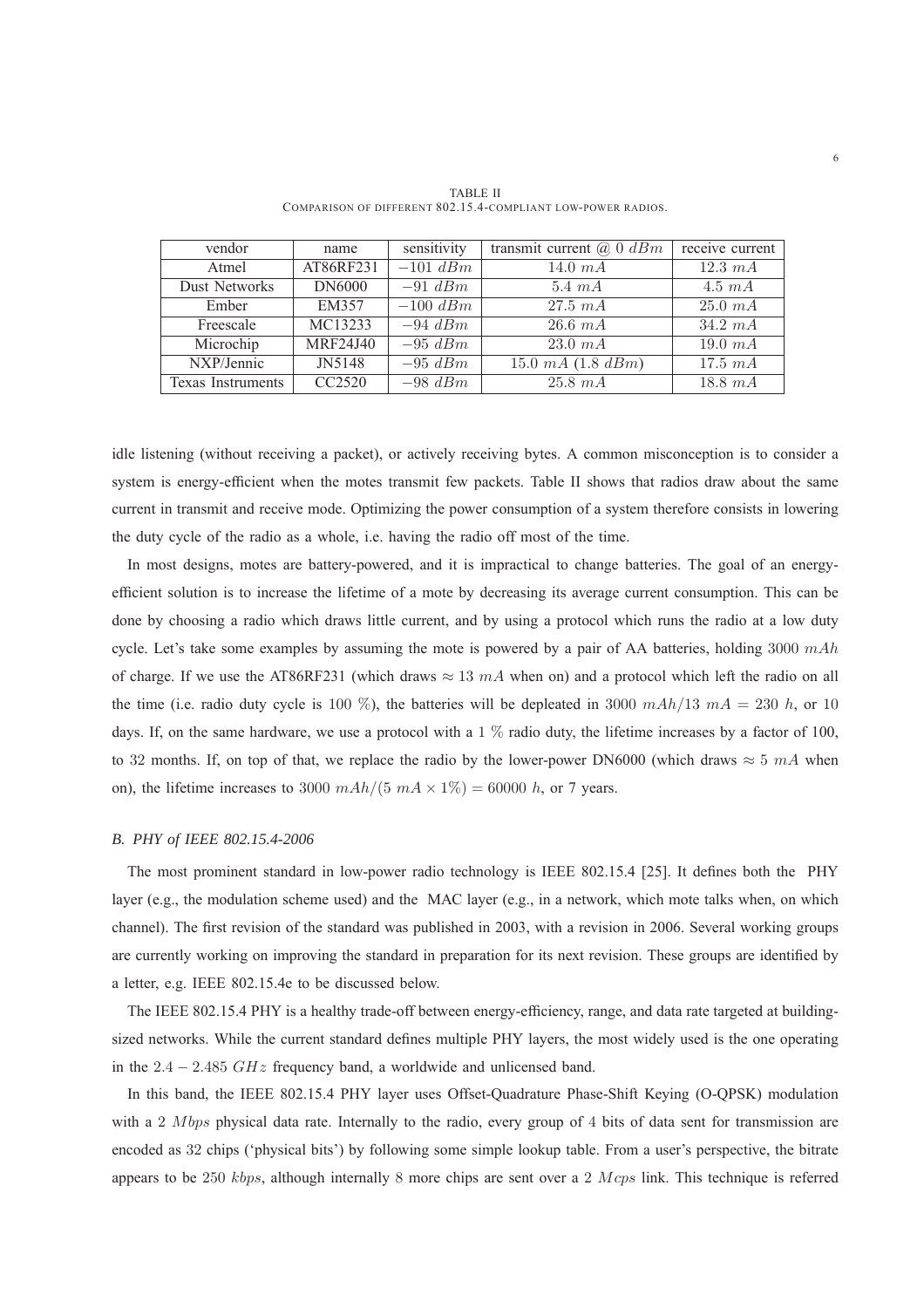to as Direct Sequence Spread Spectrum (DSSS) and known to yield extra robustness.

IEEE 802.15.4 defines 16 frequency channels, located every 5  $MHz$  between 2.405  $GHz$  and 2.480  $GHz$ . The channels themselves are only 2 MHz wide, so channel i does not interfere with channel  $i - 1$  or  $i + 1$ ; channels are said to be orthogonal. The radio can arbitrarily send and receive on any of those channels, and every compliant radio is able to switch channels in no more than 192 us.

When a radio sends a packet, it starts by transmitting a physical preamble for 128 us to allow for the receiver to lock to its signal. It then sends a well-known Start of Frame Delimiter (SFD) to indicate the start of the physical payload. The first byte of the physical payload indicates the length (in bytes) of the payload itself. Its maximum value is 127, which limits the length of a packet to 128 bytes when including the length byte. A radio listening continuously demodulates what it hears. When no other mote is transmitting, it hears white noise and the stream of bits coming out of the demodulator is random. The circuitry in the receiver looks for a physical preamble to 'lock onto'. Once locked on, the receiver waits for the SFD, then for the length byte. It then fills a receive buffer with the number of bytes indicated in the length byte, after which it can switch off safely. After successfully receiving a packet, the radio indicate reception to the micro-controller. From a implementer's point of view, the only requirements are to send packets of at most 128 bytes, and to have the first byte indicate how many bytes follow. Although in a protocol stack the bytes following the length byte comply to different header formats (e.g. MAC, routing, transport), they can be arbitrary as far as the radio is concerned.

## III. POWER-SAVING LINK LAYER − IEEE 802.15.4E

IEEE 802.15.4 also defines a MAC protocol, i.e. the layer interacting directly with the radio. It defines the format of the MAC header (with fields such as source and destination address) and how motes can communicate with each other. This MAC layer is geared toward star networks, in which all motes communicate directly with a special coordinator mote. It is ill-suited for low-power multi-hop networking mainly because of the following reasons:

- **Powered routers.** While it is possible to use the existing IEEE 802.15.4 MAC protocol for multi-hop routing, the motes which are relaying the data need to keep their radio on all the time (100 % duty cycle). In a mesh network, each mote also acts as a router. Using the existing IEEE 802.15.4 MAC protocol leads to a power hungry solution.
- **Single channel operation.** The wireless medium is unreliable in nature and propagation effects, such as shadowing and multi-path fading, as well as temporarily varying interference can cause wireless links to break. If the network operates on a single channel, this causes network instabilities which can lead to network collapse.

The IEEE 802.15.4e working group was created in 2008 to redesign the IEEE 802.15.4 MAC protocol. Through time synchronization and channel hopping, it enables high reliability while maintaining very low duty cycles, both highly recommended requirements for the emerging IoT. IEEE 802.15.4e [33] is only a MAC protocol change, which does require any changes to the hardware.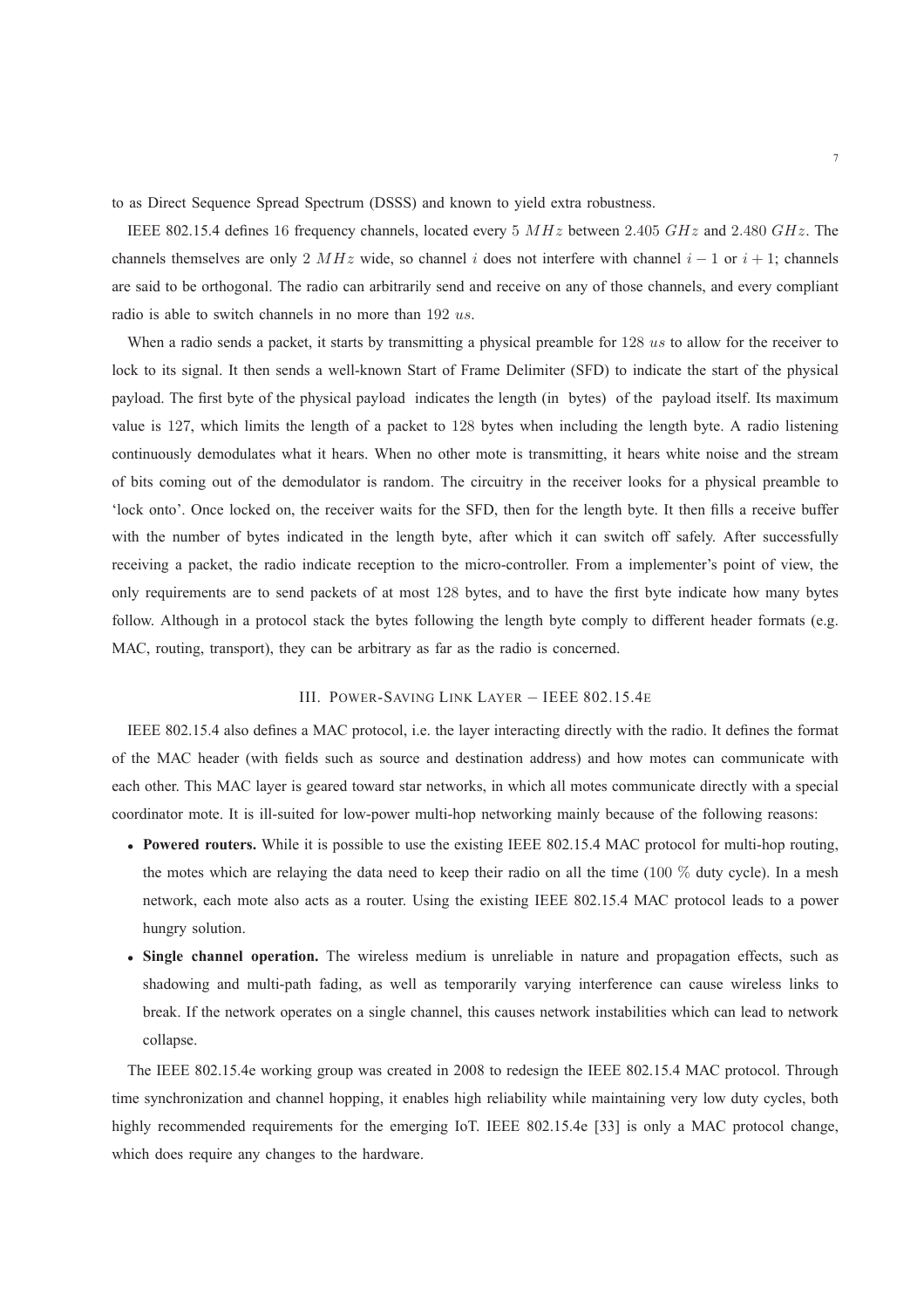Time Synchronized Channel Hopping (TSCH), part of IEEE 802.15.4e draft standard since 2010, is the latest generation of highly reliable and low-power MAC protocol, and thus very suitable for a protocol stack for IoT. The initial concept emerged in the proprietary Time Synchronized Mesh Protocol (TSMP) [28] in 2006. Following its successful adoption by the industrial automation community, TSMP was standardized in ISA100.11a [34] in 2008 and WirelessHART [29] in 2009. While those different standards might have adopted different packet formats and higher-layer commands, the underlying technology is the same: synchronize the motes for energy efficiency, channel hop for reliability.

## *A. Slotframe Structure*

In TSCH, motes synchronize on a slotframe structure. A slotframe is a group of slots which repeat over time. Each mote follows a schedule which tells it what to do in each slot. In a given slot, a mote can either transmit, receive, or sleep. In a sleeping slot, the mote does not turn on its radio. For each active slots, the schedule indicates with which neighbor to transmit or receive, and on which channel offset (detailed in Sec. III-C).



Fig. 1. A 4-slot slotframe and timeslot diagram of an acknowledged transmission.

As shown in Fig. 1, a single slot is long enough for the transmitter to send a maximum length packet, and for the receiver to send back an acknowledgment indicating good reception. While the duration of a slot is implementspecific, 10 ms is a possible value suggested in the draft [33].

When an upper layer generates a packet, it sends it to the MAC layer which stores the packet in a transmit queue. At each transmission slot, the MAC layer checks whether it has a packet in its queue destined to the neighbor associated with that slot. If not, it goes back to sleep without turning its radio on. If yes, it transmits the packet and waits for the ACK. If an ACK is received, it removes the packet from the queue. Otherwise, it keeps the packet in the queue for future re-transmission. A number of retransmissions is kept for every packet to avoid staleness.

At each reception slot, a mote turns on its radio right before the time it expects to receive the packet. If it receives a packet destined for it, it sends an acknowledgment, turns off its radio, and forwards the packet to the upper layer for processing. If it does not receive anything after some timeout, it returns to sleep. This means that either the transmitter had nothing to say, or that the packet got lost due to interference or fading.

Fig. 2 shows an example topology and the associated schedule. Here, the slotframe is only 5 slots long, and there are 6 channel offsets (the concept of channel offset is presented in Sec. III-D). Each mote in the network only cares about the cells it participates in. For example, when  $G$  has a packet to send to  $D$ , it waits for slot 3, and sends it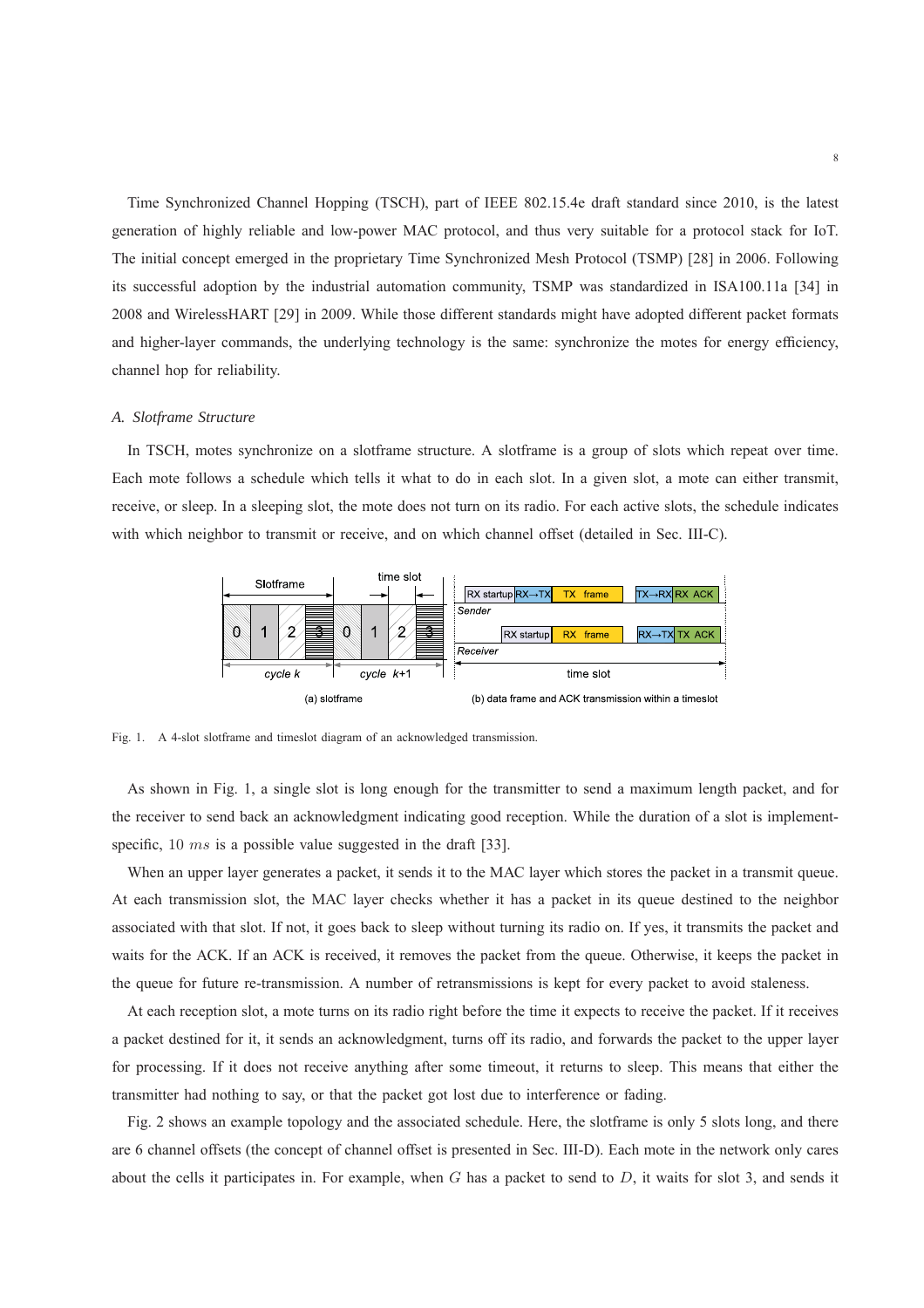on channel offset 0. It will stay off for the other cells. If a packet needs to go from  $G$  to  $A$ , it will first be sent from  $G$  to  $D$ , be buffered at  $D$ , then sent from  $D$  to  $A$  in the next frame. Note that, as depicted in Fig. 2, while most cells are dedicated, some can be shared between different links (e.g.  $D \rightarrow A$  and  $C \rightarrow A$ ). IEEE 802.15.4e defines a simple backoff scheme for shared cells in case a collision occurs.



Fig. 2. Dedicated and shared links.

## *B. Scheduling*

IEEE 802.15.4e defines how the MAC layer *executes* a schedule (as described in Sec. III-A). It does not specify how such as schedule is built. A schedule needs to be built carefully so that, when mote A has a transmit slot to mote  $B$ ,  $B$  is actually listening for packets from  $A$ . Similarly, if  $A$  is no longer a neighbor of  $B$  (e.g. it moved or switched off), B should not be listening anymore for packets from A. While all these rules are intuitive, they also illustrate that the network's schedule needs to be both carefully built, and constantly refreshed as links come and go in the network. Scheduling can either happen in a centralized or a distributed way:

• In a **centralized** approach, a specific "manager" mote is responsible for building and maintaining the network schedule. Every mote in the network regularly updates the manager with the list of other motes it can hear, and the amount of data it is generating. From the neighbor information, the manager draws the connectivity graph. From the data generation demands, it assigns slots to the different links in the connectivity graph. Once this schedule is built, the manager then informs each mote about the links in the schedule it is participating in. The motes then simply follow these instructions. When there is a change in the connectivity (i.e., a mote lost a neighbor), the manager updates its schedule and informs the affected motes.

In practice, networks often have a gateway mote which connect it to the Internet (see Sec. IV). In a centralized approach, that mote often also manages the IEEE 802.15.4 schedule. This type of approach has been commercially available since TSMP, and thousands such networks deployed.

A centralized approach builds very efficient schedules. Since the manager knows exactly what the network looks like, it can apply centralized scheduling techniques. Yet, such an approach does not cope well with very dynamic network (e.g. mobile robots), since there is some delay between a link failing and the schedule being adapted.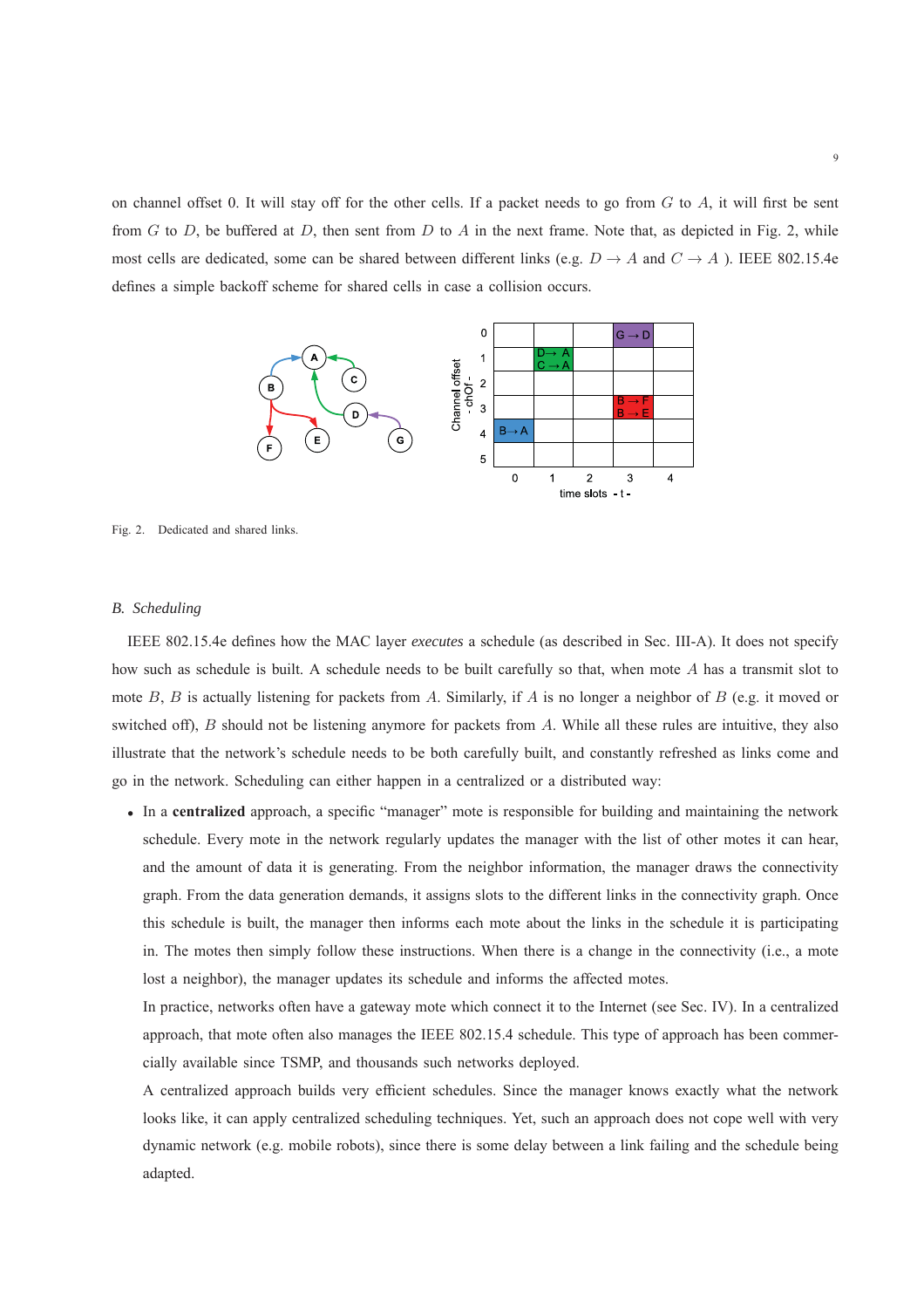• In a **distributed** approach, motes decide locally on which links to schedule with which neighbors. Once can imagine opting for this approach in mobile networks, or when the network has many gateway motes. The simplest solution is for each node to schedule a link to each neighbor. This is the approach adopted by Tinka et al. [35], which evaluates this approach by simulation and experimentally. A more complex problem is when multiple motes generate data at a constant rate, which requires links to be scheduled along the multi-hop route this data travels over. Internet-like reservation protocols such as the Resource Reservation Protocol (RSVP) [36] and the Multi Protocol Label Switching (MPLS) protocol [37] could be applied, but this is remains a very open issue.

#### *C. Synchronization*

Device-to-device synchronization is necessary to maintain connectivity with neighbors in a slotframe-based network. As shown in Fig. 1, no beacon is transmitted in a IEEE 802.15.4e network for TSCH applications.

Two methods are defined for allowing a device to synchronize to the network: (I) *Acknowledgment-Based* synchronization and (II) *Frame-Based* synchronization. The former involves the receiver calculating the delta between the expected time of frame arrival and its actual arrival, and providing that information to the sender mote in its acknowledgment. This allows a sender mote to synchronize to the clock of the receiver. The latter involves the receiver calculating the delta between the expected time of frame arrival and its actual arrival, and adjusting its own clock by the difference. This allows a receiver mote to synchronize to the clock of the sender.

When there is traffic in the network, motes which are communicating will implicitly re-synchronize using the data frames they exchange. If they have not been communicating for some time (typically 30 s), motes will exchange an empty data frame (called keep-alive messages) simply to re-synchronize.

In a typical IEEE 802.15.4e TSCH network, time propagates outwards from the PAN coordinator. It is very important to maintain unidirectional time propagation and avoid timing loops. Each device periodically synchronizes its network clock to at least one other device, and it also provides its network time to its neighbor motes. Each mote determines whether to follow a neighbors clock based on the presence of a *ClockSource* flag in the corresponding neighbors record (configured by the network manager in a centralized system). It has to be specified that the direction of time propagation is independent of data flow in the network.

## *D. Channel Hopping*

The IEEE 802.15.4e TSCH MAC adds channel hopping to time slotted access. Channel hopping implies frequency diversity that mitigates the effects of interference and multipath fading. Moreover, the use of several frequencies increases the network capacity, because more motes can transmit their frames at the same time, using different channel offsets. Channel hopping combined with slot access improves also reliability. The advantages derived from the channel hopping have been already tested and analyzed [38], [39].

Let  $(t, chOf)$  be the slot and the channel offset, respectively, assigned to a given link. The channel offset, *chOf*,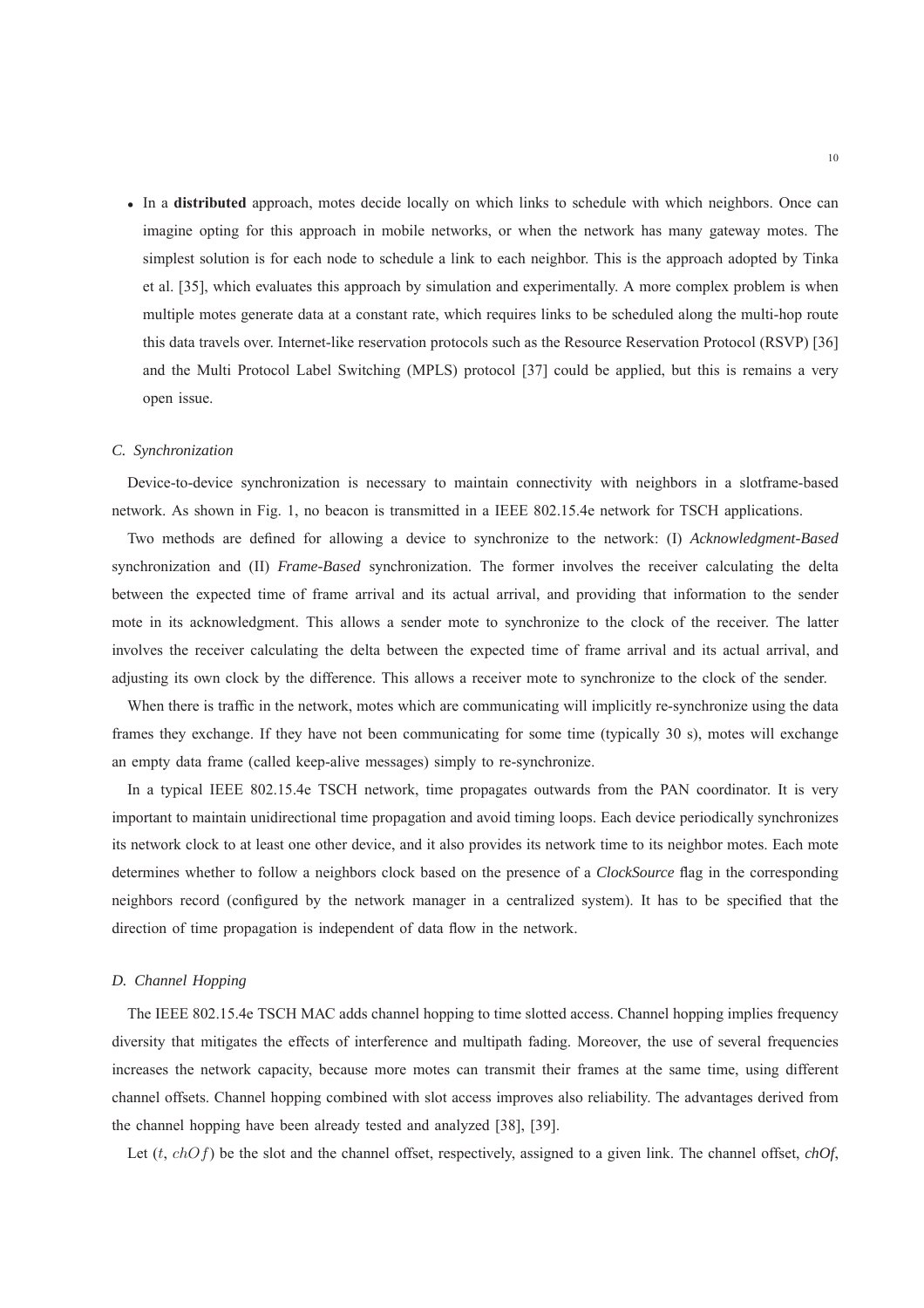is translated to a frequency  $f$  (i.e., a real channel) using the following translation function

$$
f = F\{(ASN + chOf) \text{ mod } n_{ch}\},\tag{1}
$$

where *ASN* is the *Absolute Slot Number*, i.e., the total number of slots that elapsed since the network was deployed. The ASN is incremented at each slot and shared by all the devices in the network. In detail,  $ASN = (k \cdot S + t)$ , where k is the slotframe cycle, as shown in Fig. 1. The function  $F$  is realized with a look-up-table, containing the set of available channels. The value  $n_{ch}$  (i.e., the number of available physical frequencies) is the size of such a look-up-table. Moreover, the following constraints on t and  $chOf$  hold:  $0 \le t \le S - 1$ , and  $0 \le chOf \le n_{ch} - 1$ . In an IEEE 802.15.4e network, 16 channels are available. Furthermore, a blacklist can be used to restrict the set of allowed channels for coexistence purposes. If the slotframe size,  $S$ , and the number of channels,  $n_{ch}$ , are relatively prime, the translation function assures that each link rotates through  $k$  available channels over  $k$  slotframe cycles. In other words, successive frames over a same link are sent over different physical frequencies in successive slotframe cycles k.

### *E. Network Formation*

IEEE 802.15.4e TSCH networks support the same two classes of devices considered in the IEEE 802.15.4 standard [25]: the Full Function Device (FFD), which can act as a simple mote or as a network coordinator, and the Reduced Function Device (RFD), which cannot become a network coordinator and hence only talks to a network coordinator. A network topology is composed by a combination of FFD and RFD devices.

The network formation procedure for TSCH applications includes two components: *advertising* and *joining*. As a part of advertising, only FFD devices that are already members of the network can send command frames announcing the presence of the network. A new device trying to join the network, instead, listens for the *Advertisement* command frames. When at least one of these frame is received, the new mote can attempt to join the network sending a *Join Request* command frame to an advertising device. In order to fulfill this task, two consecutive slots in the slotframe are required: the first one for broadcasting *Advertisement* frames and the second one for receiving *Join Request* frames. In fact, given that a single packet can be transmitted in a single slot, a new device that listens to the *Advertisement* message in a given slot, will send the *Join Request* frame in the next slot.

In a centralized management system, *Join Request* frames are routed to the PAN coordinator. In a distributed management system, they can be processed locally. When a new mote is accepted into the network, the advertiser activates the mote by setting up slotframes and links between the new mote and other existing ones. These slotframes and links can also be deleted and/or modified after a mote has joined the network.

*1) Network Ramp-Up:* In order to aid the understanding of the network formation procedure, Fig. 3 shows the messages exchanged during the network build up phase in a simple scenario with a PAN coordinator (mote A), a FFD (mote B) and a RFD (mote C), using a 7 slots slotframe. For each exchanged message we specify the slot ASN used for that transmission. Moreover, we mark the beginning of each new slotframe occurrence, specifying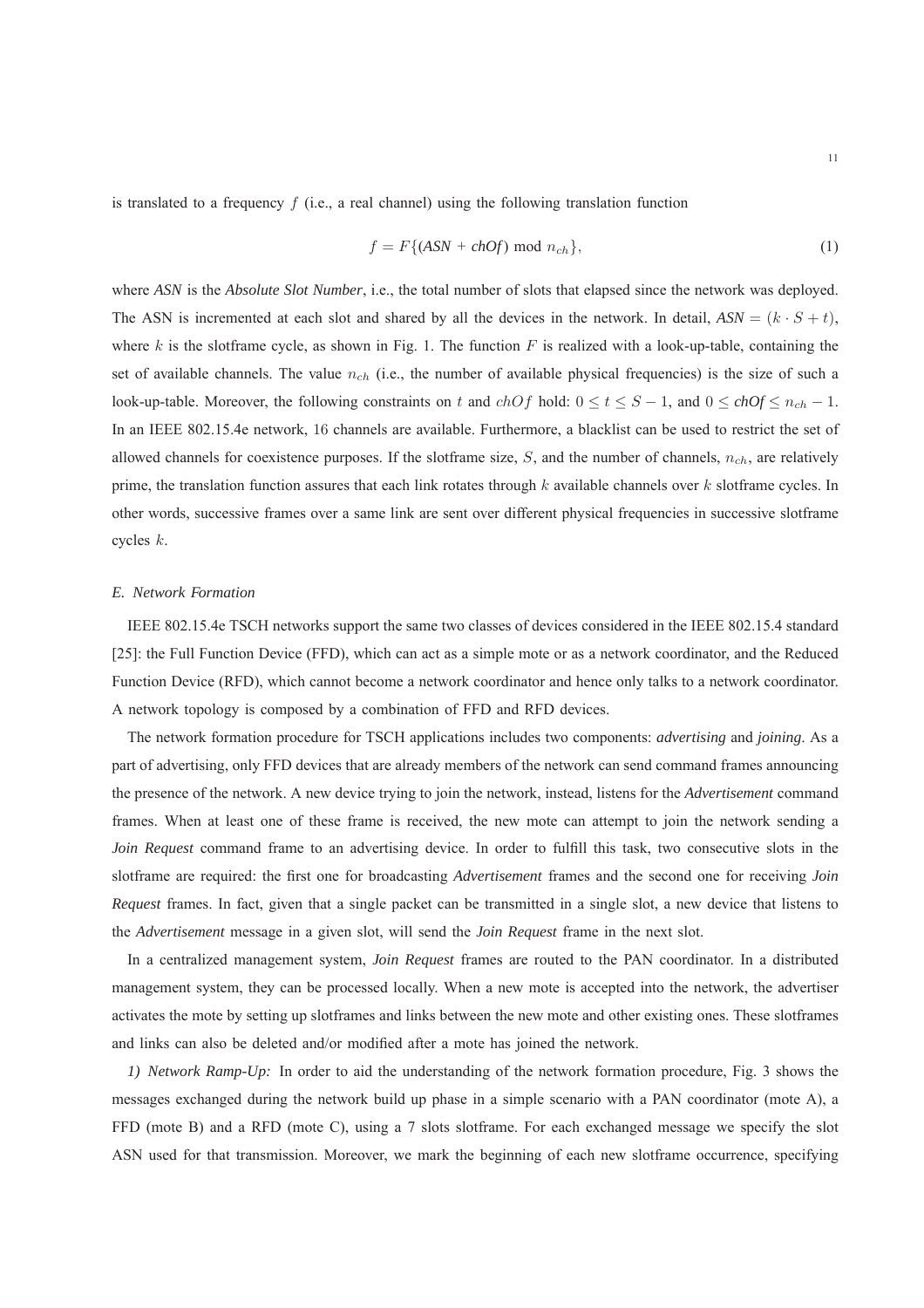the value of the slotframe cycle,  $k$ . As it can be seen in Fig. 3, several messages are sent in consecutive slotframe cycles.



Fig. 3. Messages exchanged during the network build up phase among the motes in a simple network with a PAN coordinator, a FFD and a RFD.

We suppose that the TSCH network is based on a centralized management system. In other words, the PAN coordinator works as master node and, during the *network build up* phase, it defines the links for allowing broadcast and dedicated communications in the network. Being the first mote in the network, the PAN coordinator starts one slotframe, to which other motes may later synchronize. It reserves the first two slots within the slotframe to itself for broadcasting the *Advertisement* command frames and receiving the *Join Request* frames, respectively. As soon as other devices join the network, the PAN coordinator assigns slots and channel offsets to each of them.

Fig. 4 shows the links scheduled within the 7 slots slotframe, during the network build up phase. In this example the PAN coordinator assigns the same channel offset value,  $chOf = 0$ , to all the broadcast links, and  $chOf = 1$  to all the dedicated links used for receiving Join Request frames.

As already specified, the use of the same *chOf* does not imply the use of the same channel. In fact, in the frequency translation function, given by Eq.  $(1)$ , the value of *chOf* is the same, but the value of t is different, and therefore it results in a different channel to be used.

In the considered network scenario, mote C is a simple RFD device that cannot allow other motes to join the network. For this reason, the links used for advertising and joining the network are not set for it. In order to allow frames generated by mote C to reach the PAN coordinator, a slot is reserved for each dedicated link along the path that goes from mote C to the root mote (i.e.,  $C \rightarrow B$ ,  $B \rightarrow A$ ).

Once all the motes have joined the network, i.e., the PAN coordinator has not received any *Join Request* frames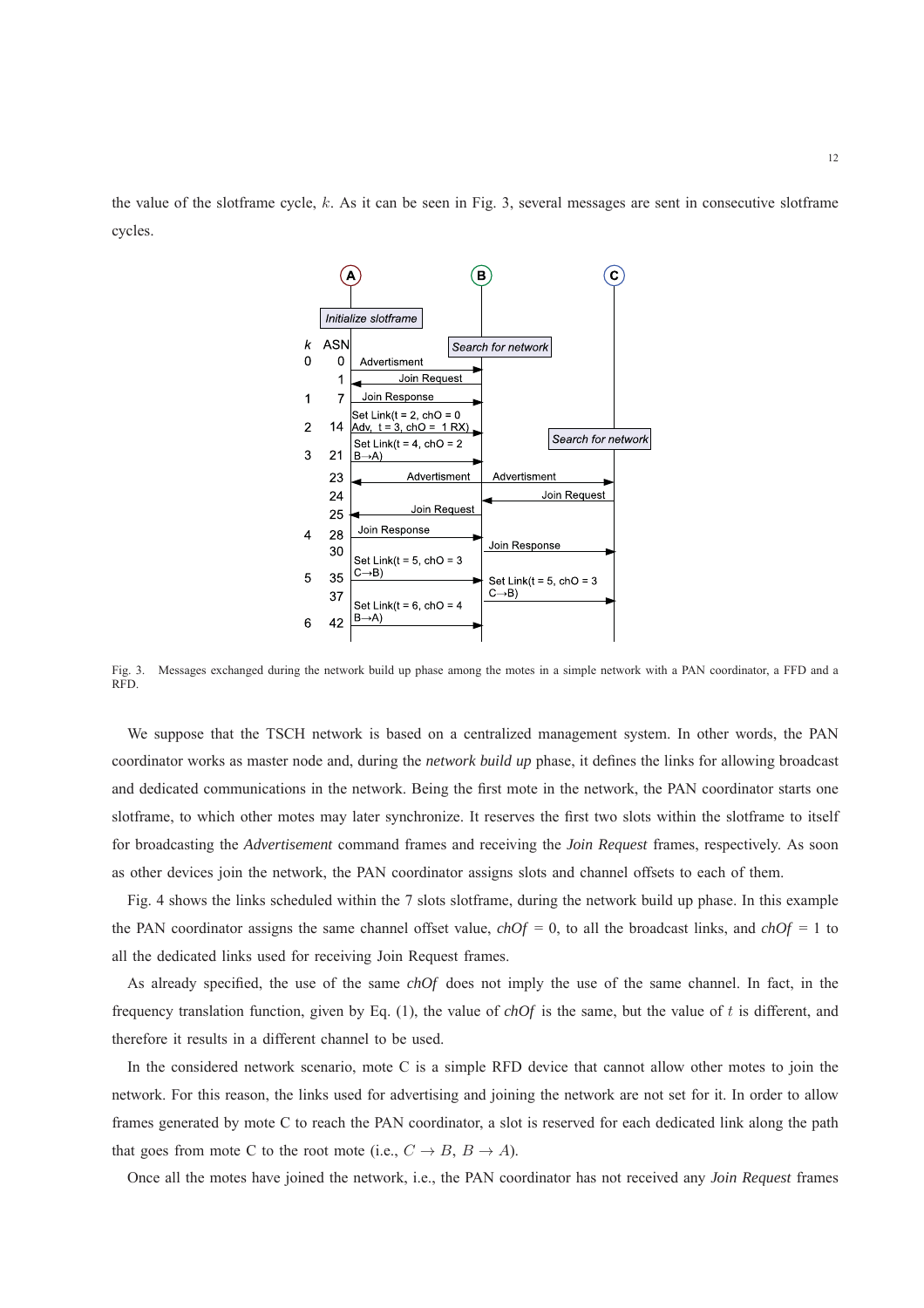

Fig. 4. Time pattern within the 7 slots slotframe defined during the network build up phase in Fig. 3.

during a timeout period, the Advertising procedure can be disabled. Afterwords, the procedure could be activated again, with a given frequency, in order to check if there are new devices that wait to join the network.

## IV. CONNECTING TO THE INTERNET − IETF 6LOWPAN

As well known, the Internet is composed of many networks, a number of which are typically traversed by a packet on its way from source to destination. Thus, for each type of link layer technology which the network is based on, there needs to be an "IP-over-X" specification that defines how to transport IP packets. In many cases, to map the services required by the IP layer onto the services provided by the lower layer (i.e, the link layer), the "IP-over-X" specification can amount to a (sub)layer of its own, often called *adaptation layer* [40]. In the process of shaping the IoT world, in 2007 the IETF IPv6 over Low power WPAN (6LoWPAN) working group has started to work on specifications for transmitting IPv6 over IEEE 802.15.4 networks.

Typically, Low power WPANs are characterized by: small packet sizes<sup>1</sup>, support for addresses with different lengths, low bandwidth, star and mesh topologies, battery supplied devices, low cost, large number of devices, unknown node positions, high unreliability, and long idle periods during which communications interfaces are turned off to save energy  $[30]$ ,  $[41] - [44]$ .

Given the aforementioned features, it is clear that the adoption of IPv6 on top of a Low power WPAN is not straightforward, but poses strong requirements for optimization of this adaptation layer. For instance, due to the IPv6 default minimum MTU size of 1280 bytes, a no-fragmented IPv6 packet would be too large to fit in an IEEE 802.15.4 frame; moreover, the overhead due to the 40 bytes long IPv6 header would waste the scarce bandwidth available at the PHY layer.

For these reasons, the 6LoWPAN working group has devoted huge efforts for defining an effective adaptation layer in [45]- [46]. Further issues encompass the auto-configuration of IPv6 addresses [47], the compliance with the recommendation on supporting link-layer subnet broadcast in shared networks [48], the reduction of routing and management overhead, the adoption of lightweight application protocols (or novel data encoding techniques),

<sup>1</sup>In an IEEE 802.15.4 WPAN, the maximum length for a packet to be transmitted on physical layer is 127 bytes.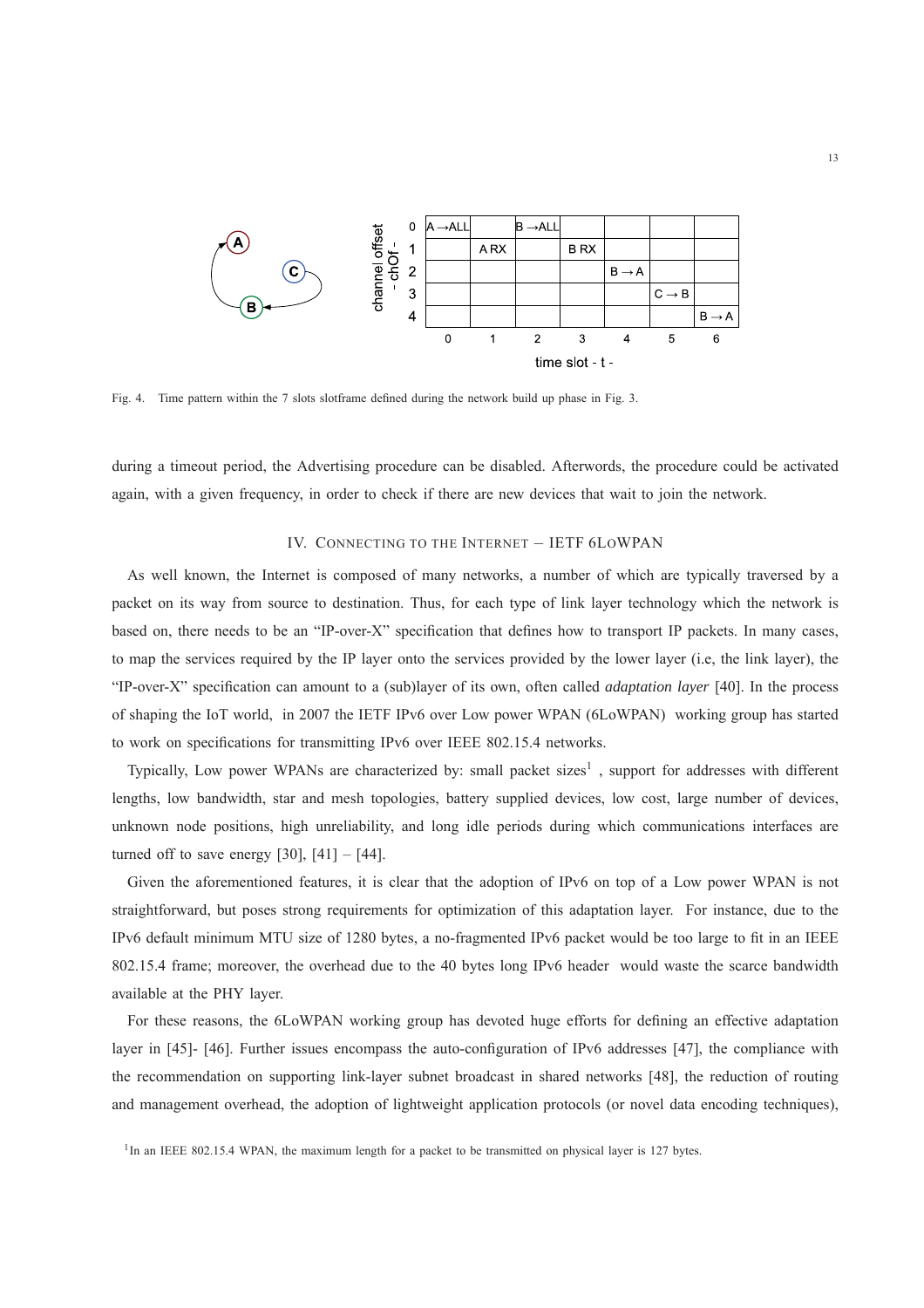and the support for security mechanisms (i.e., confidentiality and integrity protection, device bootstrapping, key establishment and management).

# *A. 6LoWPAN frame format*

To solve the problem of manage IPv6 packets, allowing link-layer forwarding and fragmentation, 6LoWPAN uses an intermediate adaptation layer between IPv6 and IEEE 802.15.4 MAC levels [45]. Moreover, 6LoWPAN may compress IPv6 header and *Next Headers*, by suppressing redundant information that can be inferred from other layers in the communication stack [46].

Specifically, all 6LoWPAN encapsulated datagrams (that should be transported over IEEE 802.15.4 MAC) are prefixed by astack of headers, each one identified by a type field. In particular, the header types can be logically grouped in four categories, depending on the function they play in the 6LoWPAN adaptation strategy, as shown in Table III and summarized below:

- a *NO 6LoWPAN Header* is used for specifying that the received packet is not compliant to 6LoWPAN specifications and therefore it has to be discarded (in this way allowing the coexistence with other no-6LoWPAN nodes in the same network ).
- A *Dispatch Header* is used to compress an IPv6 header or to manage link-layer multicast/broadcast.
- A *Mesh Addressing Header* allows IEEE 802.15.4 frames to be forwarded at link-layer, extending single-hop WSNs in multi-hop ones.
- A *Fragmentation Header* is used when a datagram does not fit within a single IEEE 802.15.4 frame.

It is worth to note that each header may be present or not, depending on the needs. Moreover, headers should appear in a precise order, as described in the sequel.

| First 2 bits          |        | <b>Following bit combinations</b> |                                   |  |
|-----------------------|--------|-----------------------------------|-----------------------------------|--|
| NO 6LoWPAN            | $00\,$ | <b>XXXXXX</b>                     | Any combination                   |  |
|                       | 01     | 000000                            | Additional Dispatch byte follows  |  |
|                       |        | 000001                            | Uncompressed Ipv6 Addresses       |  |
| Dispatch              |        | 000010                            | LOWPAN_HC1 compressed IPv6        |  |
|                       |        | 010000                            | LOWPAN_BC0 broadcast              |  |
|                       |        | 1xxxxx                            | LOWPAN_IPHC compressed IPv6       |  |
| Mesh Addressing<br>10 |        | <b>XXXXXX</b>                     | Any combination                   |  |
| Fragmentation         | 11     | $000$ xxx                         | <b>First Fragmentation Header</b> |  |
|                       |        | $100$ xxx                         | Subsequent Fragmentation Header   |  |

TABLE III 6LOWPAN HEADER TYPES.

The IEEE 802.15.4 standard does not define any routing capability and relies on functionalities of upper layers to do this. At this aim, a routing protocol that can be used for populating the routing table will be described in Sec. V. Anyway, two devices do not require direct reachability in order to communicate because an *Originator* device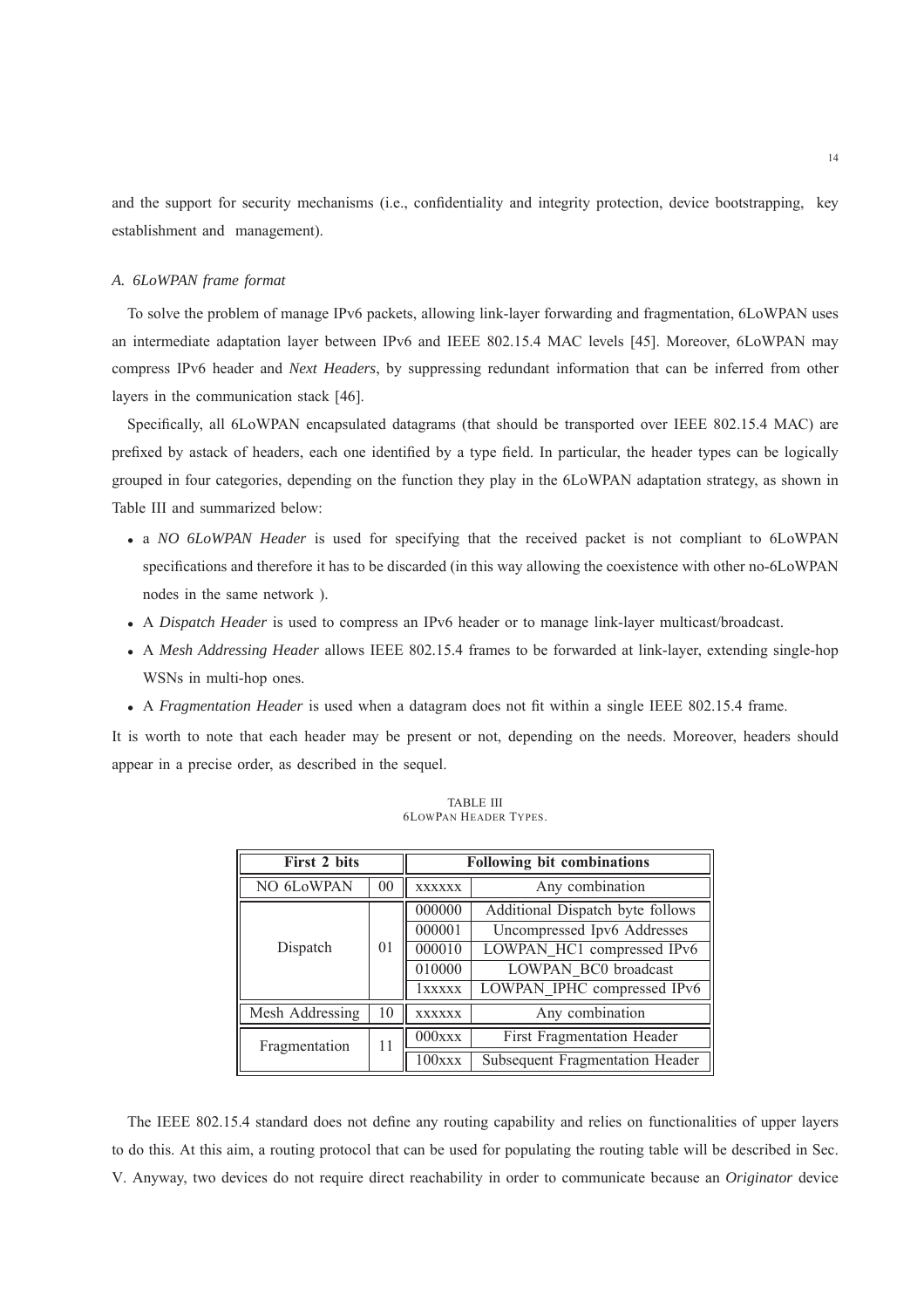may use other intermediate devices as forwarders toward the *Final Destination* device. To realize the frame delivery using a unicast communication, a *Mesh Addressing Header* is used prior to any other headers of the 6LoWPAN encapsulation. For each forwarder node, it includes the link-layer addresses of the considered forwarding node and of the next-hop node, in addition to the the link-layer addresses of the *Originator* and of the *Final Destination*.

When some form of multicast/broadcast communication at link layer is needed for controlled flooding mechanisms (e.g., the one described in Sec.V) or for topology discovery, a *Broadcast Header* immediately follows the *Mesh Addressing Header* (if present). It is a kind of *Dispatch Header* (see below) and it includes a 1-byte long *Sequence Number* for detecting and, thus, suppressing duplicate packets.

The *Fragmentation Header* can be used for fragmentation purposes and it must follow *Mesh Addressing* and *Broadcast* headers, if present. Such a header includes: the *Datagram Size*, that is the dimension of the entire IP packet before link layer fragmentation (it shall be the same for all link layer fragments of an IP packet); the *Datagram Tag*, which identifies univocally the original fragmented IP packet; and the *Datagram Offset* that specifies the offset of the fragment from the beginning of the payload of the datagram (obviously it is present only in the second and subsequent fragments.)

Finally, the *Dispatch Header* category includes several kinds of headers, used for encapsulating and, optionally, compressing an IPv6 packet. Therefore, a *Dispatch Header*, except the *Broadcast* one, must follow all the other ones described till now. The 6LoWPAN specifications consider the *LOWPAN IPHC* encoding scheme for compressing IPv6 header, as defined in IETF RFC 6282 [46]. It substitutes the original scheme suggested in the IETF RFC 4944 [45]. However, new implementations of 6LoWPAN should support *LOWPAN HC1* decompression for backward compatibility issues. Therefore, both compression schemes are identified by different *Dispatch Types* (see Table III).

## *B. Header compression*

Within the same WPAN, many IPv6 header fields are expected to be common and/or easy to derive without requiring their explicit indication by the sender. As an example, the *Payload Length* can be inferred either from the *MAC Frame Length* or from the *Datagram Size* field in the fragment header (if present); *Hop Limit* will be set to a well-known value by the source; addresses assigned to 6LoWPAN interfaces are formed with an *Interface Identificator* derived directly from MAC addresses.

The *LOWPAN IPHC* encoding scheme performs effective compression of unique local, global, and multicast IPv6 addresses, based on shared states. To this end, a 13-bit *LOWPAN IPHC* encoding field is appended to the first 3 bits of the *Dispatch Type*. If some of the IPv6 header fields have to be carried in clear, they follow the *LOWPAN IPHC* encoding. In the best case, the *LOWPAN IPHC* can compress the IPv6 header down to 2 bytes in an IPv6 link-local communication (i.e., a direct single-hop communication). When a packet is routed through multiple hops, *LOWPAN\_IPHC* can compress the IPv6 header down to 7 bytes.

6LoWPAN provides also a technique to compress IPv6 next-headers, namely the *LOWPAN NHC* encoding. Compression formats for different next-headers are identified by a variable-length bit-pattern which immediately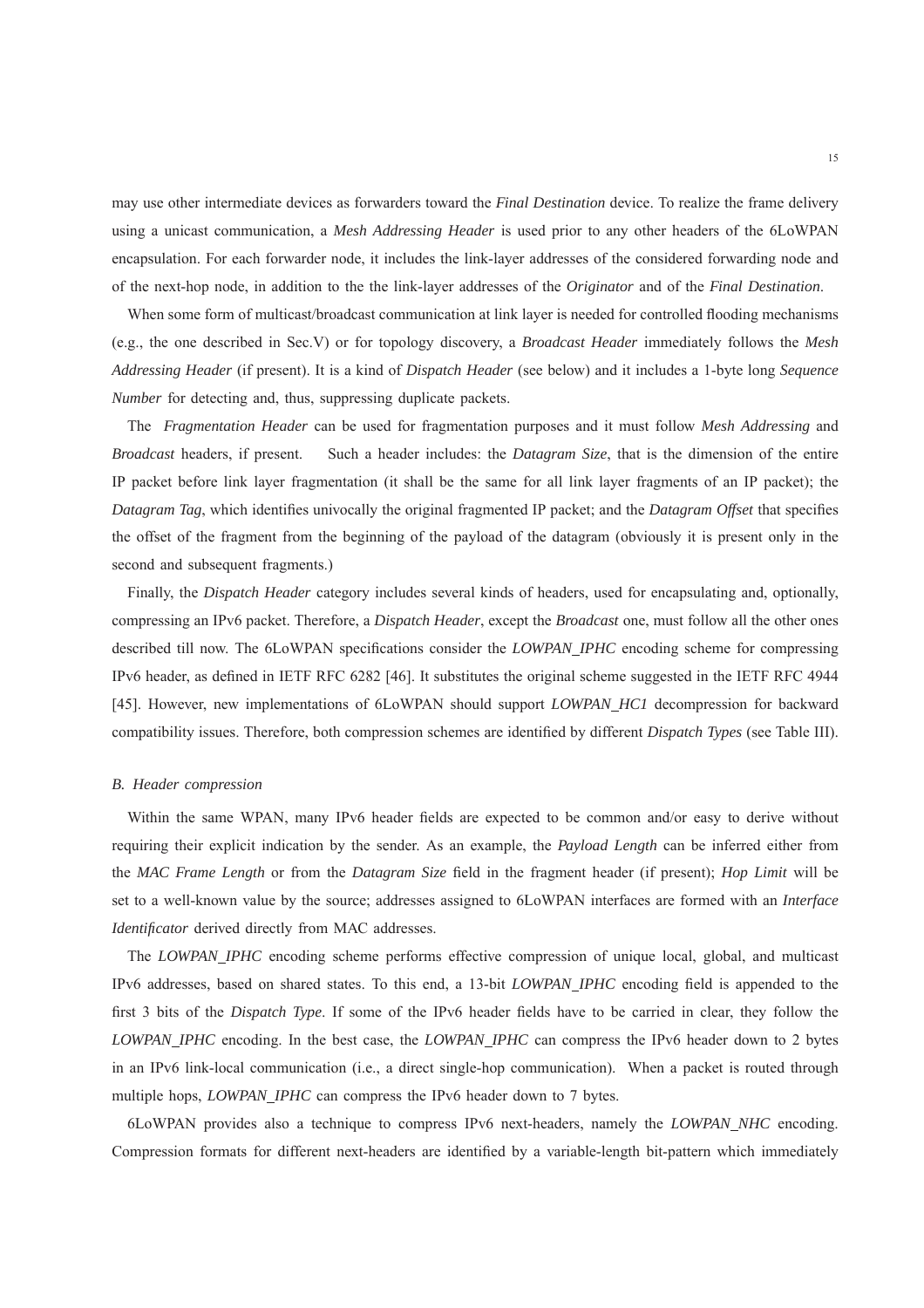follows the *LOWPAN IPHC* compressed header. Each next-header in the original IPv6 packet will be present in the compressed one in the same order and it will encoded with the appropriate *LOWPAN NHC* format.

Finally,the RFC 6282 allows a compression format for UDP headers using *LOWPAN NHC*. The UDP Length field is always elided, as it can be inferred from lower layers using the 6LoWPAN *Fragmentation Header* or the IEEE 802.15.4 header. The Checksum field can be also elided if authorized by upper layers. Source and destination ports can be compressed if they match some common cases and, hence, the compression result is carried in-line after the *LOWPAN NHC* encoding field; the length of the compression result can range from a minimum of 8 bits (i.e., 4 bits for each port) to 32 bits (i.e., both ports are not compressed). Not compressed or partially compressed fields are carried in-line, appearing in the same order as they do in the original UDP header. In the best case, an UDP header can be compressed to only 2 bytes, i.e., one byte for the *LOWPAN NHC* encoding field and the other one for the compressed ports.

#### V. ROUTING − IETF ROLL

Routing issues are very challenging for 6LoWPAN, given the low-power and lossy radio-links, the battery supplied nodes, the multi-hop mesh topologies, and the frequent topology changes due to mobility. Successful solutions should take into account the specific application requirements, along with IPv6 behavior and 6LoWPAN mechanisms [40]. An effective solution is being developed by the IETF "Routing Over Low power and Lossy (ROLL) networks" working group. Recently, it has proposed the leading IPv6 Routing Protocol for Low-power and Lossy Networks (LLNs), RPL, based on a gradient-based approach [31], [43], [44], [49].

RPL can support a wide variety of different link layers, including ones that are constrained, potentially lossy, or typically utilized in conjunction with host or router devices with very limited resources, as in building/home automation, industrial environments, and urban applications [50]- [53]. It is able to quickly build up network routes, to distribute routing knowledge among nodes, and to adapt the topology in a very efficient way; thus, it is suitable also for smart grid communications [54].

The information dissemination mechanism of RPL is regulated by the so called *trickle timer* [55], that has to be properly tuned in order to assure a small signaling overhead and fast path repair operations [56] [57].

In the most typical setting entailed by RPL, the nodes of the network are connected through multi-hop paths to a small set of root devices, which are usually responsible for data collection and coordination duties. For each of them, a Destination Oriented Directed Acyclic Graph (DODAG) is created by accounting for link costs, node attributes/status information, and an Objective Function, which maps the optimization requirements of the target scenario.

Each DODAG is identified with a *DODAGID*, which is set upon its creation, and with a *DODAGVersionNumber*, which is updated each time the graph is rebuilt. The topology is set-up based on the *Rank* metric, which encodes the distance of each node with respect to its reference root, as specified by the Objective Function. Regardless the way it is computed (see Sec. V-D for more details), the *Rank* should monotonically decrease as the DODAG is followed towards the DODAG destination, in accordance to the gradient-based approach.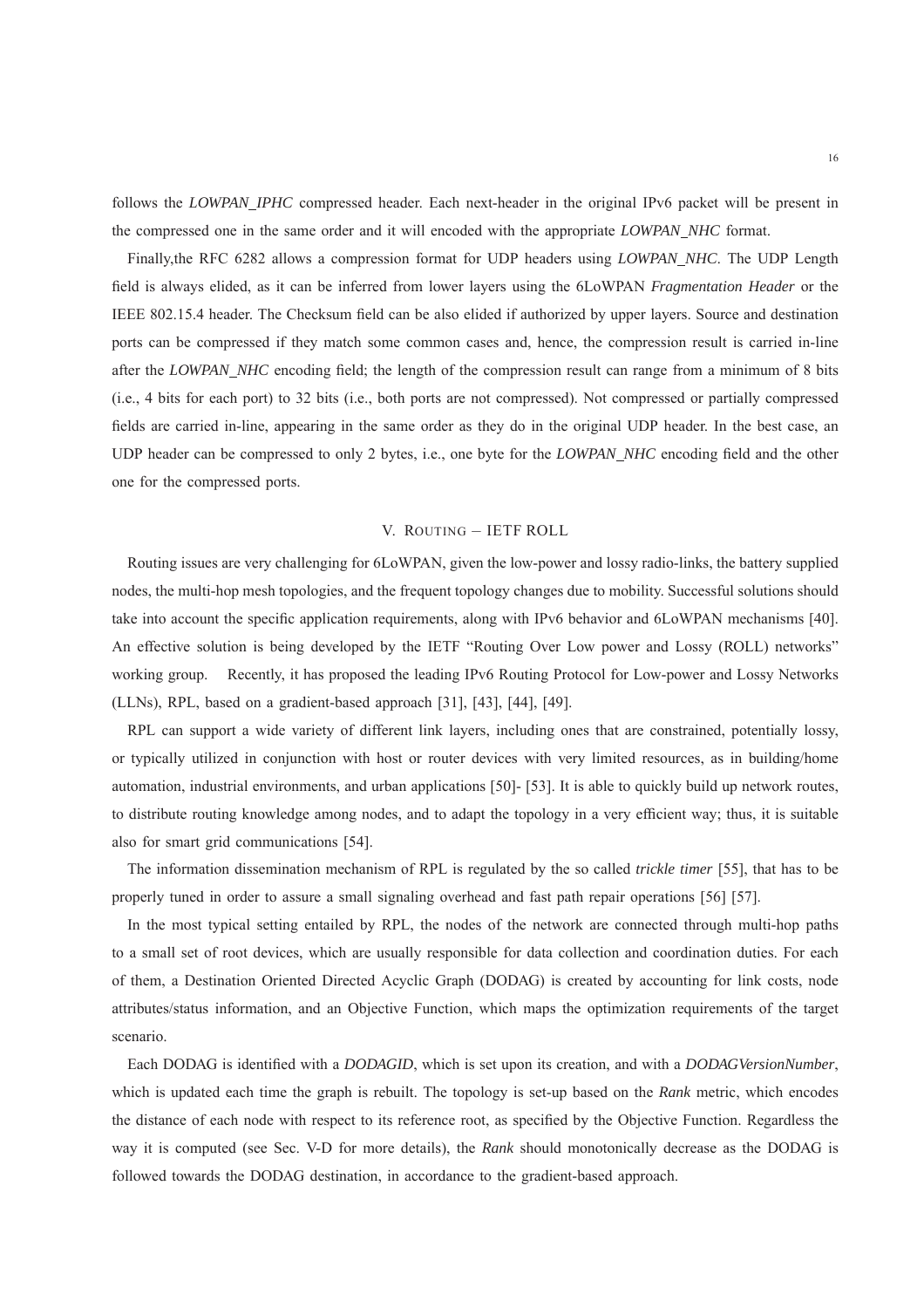The identification of the different kinds of traffic encompassed by RPL is a basic preliminary step needed to understand the main facets of this protocol. In fact, signaling information exchanged among nodes and ancillary data structures used in support of routing operations are strictly related to the requirements of the considered data flows.

The *Multipoint-to-Point* (*MP2P*) is the dominant traffic in many LLN applications. It is usually routed towards nodes with some application relevance, such as the LLN gateway to the larger Internet or to the core of private IP networks. In general, these destinations are the DODAG roots and they act mainly as data collection points for distributed monitoring applications. Contrariwise, *Point-to-Multipoint* (*P2MP*) data streams can be used for actuation purposes, by means of messages sent from DODAG roots to destination nodes. Finally, *Point-to-Point* (*P2P*) traffic is necessary to allow communications between two devices belonging to the same LLN, e.g., a sensor and an actuator. In this case, a packet will flow from the source towards the common ancestor of those two communicating devices; then, downward towards the destination. In some constrained scenarios (e.g., when nodes cannot store routes), the common ancestor may be a DODAG root, needing some form of IP source routing from the DODAG root towards the destination.

As an obvious consequence, RPL has to discover both upward routes (i.e., from nodes to DODAG roots) in order to enable MP2P and P2P flows, and downward routes (i.e., from DODAG roots to nodes) to support P2MP and P2P traffic.

## *A. RPL topology formation*

The simplest RPL topology is made by a single DODAG with just one root, that is, it is built as a DAG containing only one DODAG. For example, this is the case of a WSN monitoring a small size area.

A more complex scenario encompassed by RPL is composed of multiple uncoordinated DODAGs with independent roots. This topological choice is a way to split the LLN in several partitions depending on the needs of the application context. Note that, in this kind of scenario, all DODAGs belong to the same DAG and each node can join only one of those DODAGs.

A more sophisticated and flexible configuration could contain a single DODAG with a virtual root that coordinates several LLN root nodes . The main advantage in this case, with respect to the previous one, is the absence of limitations on the parent set selection, given that all nodes belong to the same virtual DODAG , although a stronger coordination is needed among the root nodes.

Depending on the application requirements, it is also possible to combine the three examples presented so far in more complex topology.

Moreover, RPL provides a way to manage several monitoring applications on the same network. Multiple instances of RPL may run concurrently on the network devices and each instance has specific routing optimization objectives, such as the minimization of delay and energy consumption. Such an instance is strictly linked to a single DAG (composed by one or more DODAGs). To this aim, a *RPLInstanceID* is also employed to identify one of the possible RPL instances running on the same network.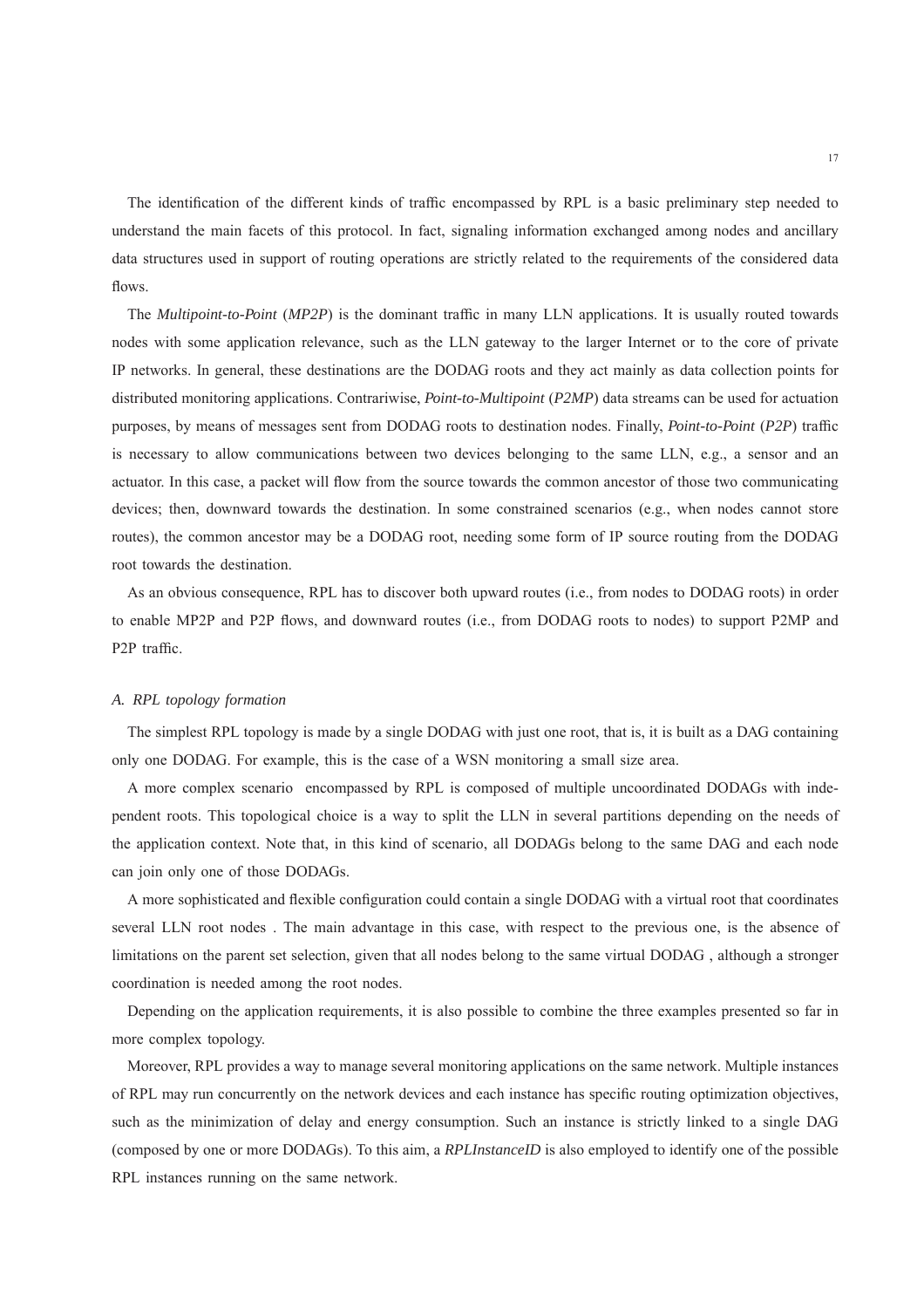The formation of all these possible kinds of topologies relies on the RPL information dissemination mechanism, which enables a minimal configuration in the nodes and allows them to operate mostly autonomously. In this sense, a key role is played by DODAG Information Option (DIO) messages, containing information about the *Rank*, the Objective Function, the IDs, and so on. They are multicasted (periodically and link-locally) by each node to create the DODAG, thus establishing paths towards the roots.

In detail, according to RPL specifications, in order to implement network formation and management operations, all nodes execute several operations: they send and receive DIOs; they compute their own *Rank*, based on the information included in the received DIOs; they join a DODAG and select a set of possible parents in that DODAG among all nodes in the neighborhood; they select the preferred parent among the possible ones. More specifically, when a node joins the LLN, it waits for a DIO message in order to discover possible parents. Optionally, a new node can multicast a DODAG Informational Solicitation (DIS) to ask for a DIO.

A node receiving a DIO message uses its information to join a new DODAG, or to maintain an existing one, according to the Objective Functions and the *Ranks* of their neighbors. It can also detect possible routing loops. To reach these goals, the following function is used to compare node *Ranks* and to create a DODAG:

$$
DAG_{Rank(N)} = \lfloor Rank(N)/MinHopRankIncrease \rfloor
$$
 (2)

where N is the node identifier,  $Rank(N)$  is the *Rank* of node N,  $|x|$  is the greatest integer less than or equal to x; and *MinHopRankIncrease* is the implementation-dependent minimum hop rank increase value, representing the minimum difference between the *Rank* of a node and the *Ranks* of its possible parents.

Upon a DIO message is received from a neighbor, a node setups its own *Rank* to a value that is a function of both the neighbor *Rank* and the cost to reach the DODAG root through it. The considered node lets that its set of possible parents contain only that neighbor, if one of the following conditions is true: (i) the node *Rank* was not already setup; (ii) the old value, A, of the node *Rank* and the computed one, B, verify the relation  $DAG_{Rank(A)} > DAG_{Rank(B)}$ . Instead, if  $DAG_{Rank(A)} = DAG_{Rank(B)}$ , the neighbor is added to the set of possible parents. In other cases, the DIO is not further considered. Finally, each node can select its preferred parent within its set of candidate parents based on several possible rules, such as Objective Function, path cost, *Rank*, and so on.

On the other hand, a node advertises its presence, the affiliation with a DODAG, the routing cost, and the related metrics by sending DIO messages to nodes in its neighborhood, only if it has already computed its own *Rank*. An exception is allowed to the DODAG root, which is configured to get its own *Rank* equal to the value *MinHopRankIncrease*, and to send it with the *DODAGID*, the routing cost, and the related metrics into DIO messages. In this way, a DODAG is constructed in a widening-wave fashion, starting from the DODAG root.

A DODAG root can issue a global repair operation by creating a newer version of the DODAG. Nodes in the new DODAG can choose a new *Rank* regardless their positions within the old DODAG Version. RPL also supports mechanisms which may be used for local repair within the same DODAG version, e.g., upon loop detection.

It is worth to remark that these procedures are useful to establish upward routes only. Therefore, in presence of P2MP and P2P traffics, an additional mechanism is required to create downward paths. To this end, RPL uses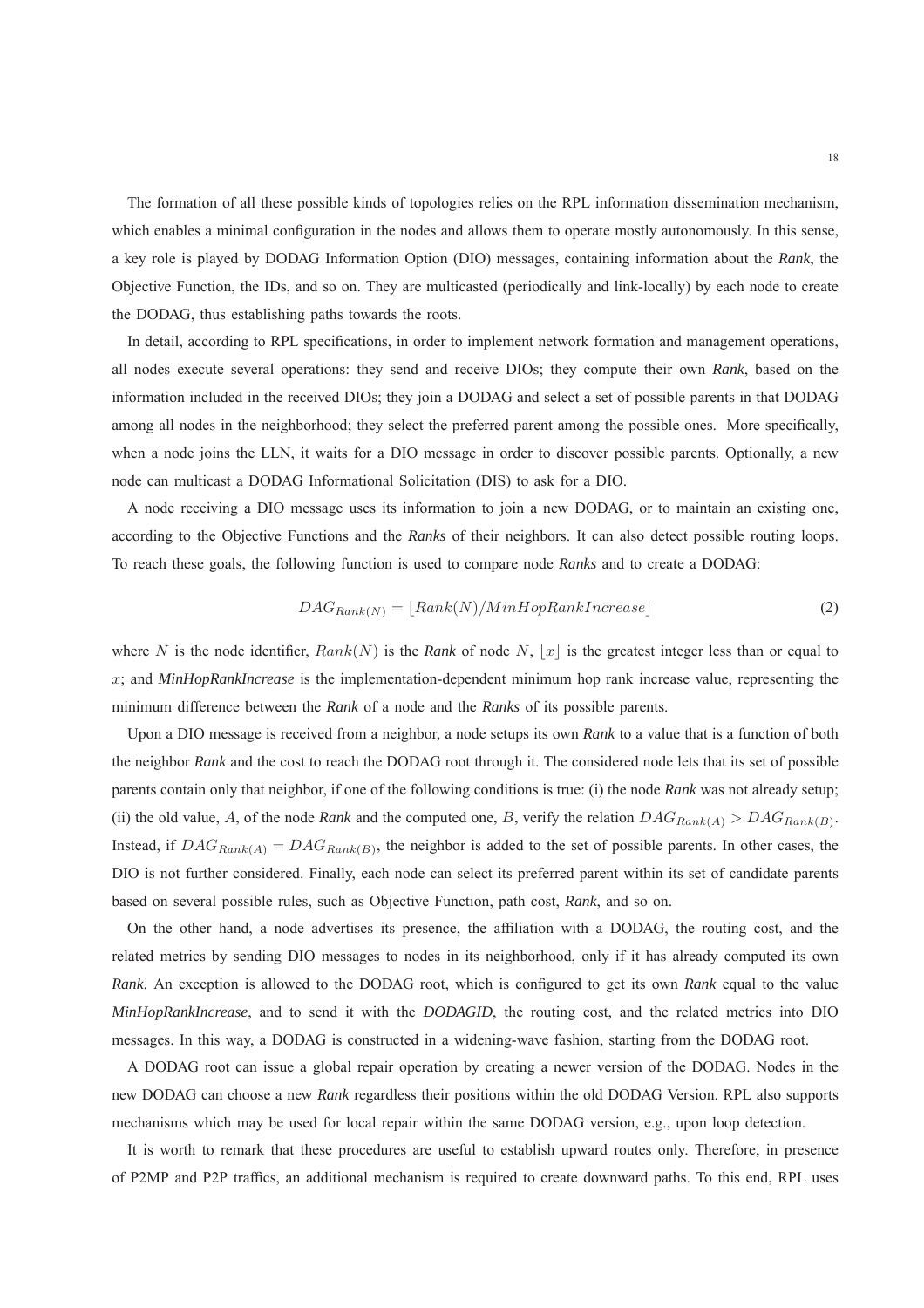Destination Advertisement Object (DAO) messages to back-propagate routing information from leaf nodes to the roots. They are triggered by the reception of a DIO message, or in global and local repair operations. After receiving a DAO message, each node forwards it to its parent at the expiration of a timer, which is implementation-dependent [31].

To avoid redundancies and to control the signaling overhead, the *trickle* algorithm [55] triggers, for each node, a new DIO message only when the overall amount of control packets already sent in the neighborhood of that node is small enough. With this algorithm, the time is split in an endless sequence of intervals with size  $I$ . A node can transmit a new DIO message at a random instant  $t$  in the second half of each interval if, since the beginning of that interval, the number of signaling messages (which have been heard) is smaller than a given threshold,  $\delta_{RC}$ , i.e., the *redundancy* constant. The size I is not fixed, but it is varied along the time in the range  $[I_m, 2^M \cdot I_m]$ , where  $I_m$  is the minimum size of I. In particular, note that, starting from its minimum value, I is doubled at the end of each interval, up to a maximum number, M, of times. When an *inconsistent* state is detected (e.g., there is the detection of a loop or the join to a new DODAG version), the trickle timer is reset, i.e.,  $I$  is set again equal to  $I_m$ .

#### *B. RPL control messages*

In the previous section we have explained how the DIS, DIO, and DAO objects are used to create and maintain a LLN topology. Herein, we explain how they are exchanged in multi-hop network. Specifically, they are encapsulated as RPL control messages into ICMPv6 packets, according to [58]. The structure of a message is reported in Fig. 5.



Fig. 5. RPL encapsulation in an ICMPv6 packet.

The requested Type code for RPL messages is 155 (such a value has to be confirmed by the Internet Assigned Numbers Authority, IANA). The Code field indicates which kind of control message, i.e., DIS, DIO, or DAO, is present after the Checksum . The Base field is the RPL message header and it contains only the basic information related to the functionalities of the carried object. Instead, the Option(s) field is the body of such messages and, depending of the needs, it may be composed of any combination of optional functionalities (padding, metric containers, route information, DODAG configuration, RPL target, and so on).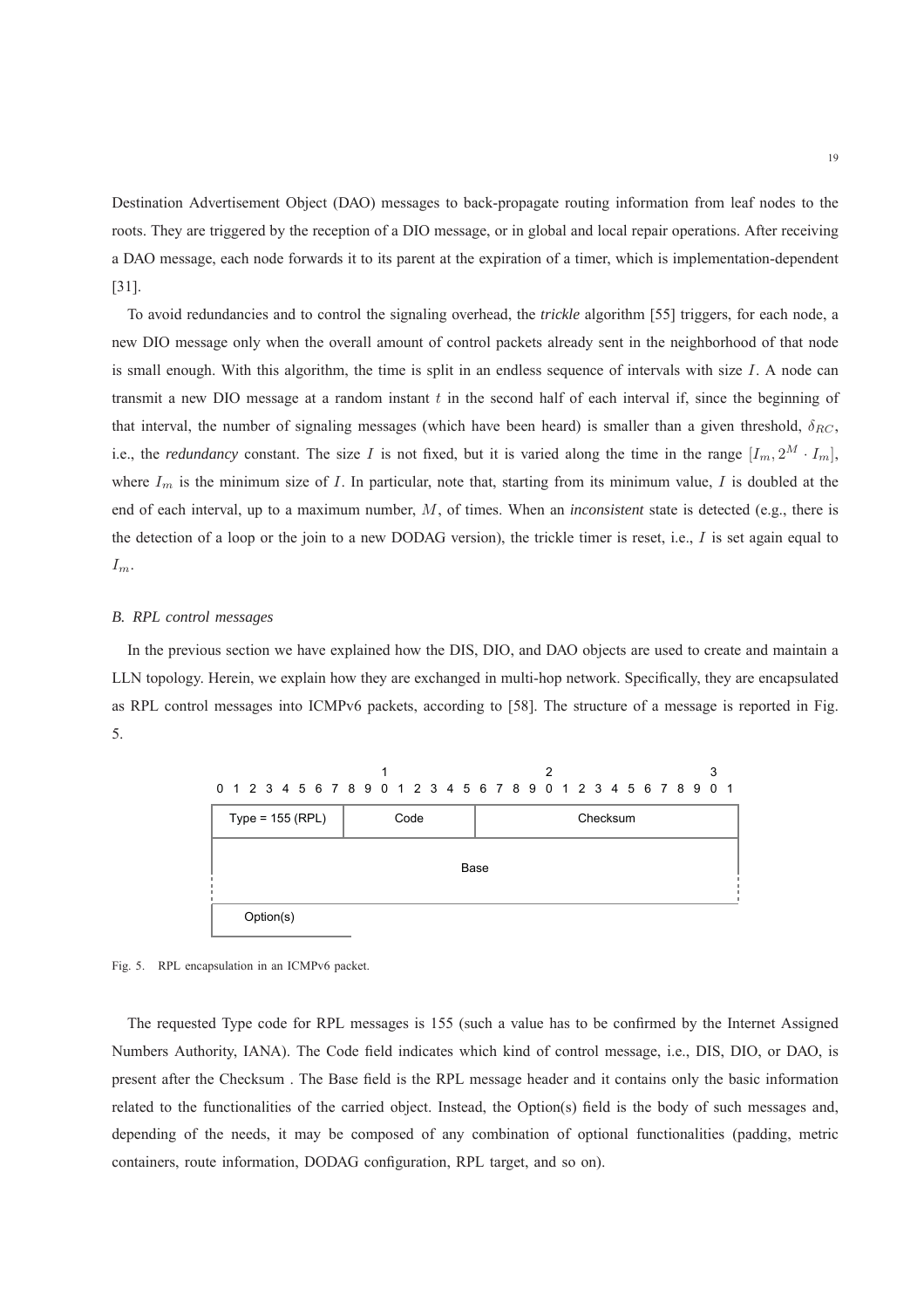A DIS message (code field  $= 0x00$ ) is composed by a 2 bytes long header, which is initialized to zero by the sender and it is ignored by the receiver. In general, it includes in its body a solicited information option, which expresses possible preferences on the RPL instance, the DODAG or the version that nodes want to join.

A DIO message (code field  $= 0x01$ ) provides a richer set of information with respect to DIS packets. In fact, besides containing *RPLInstanceID*, *DODAGID*, *DODAGVersionNumber*, and *Rank*, it also includes several flags. The more significant ones specify: (i) if a repair operation is ongoing; (ii) if RPL can support downward routes and, in case, if nodes in the DODAG should maintain them in their routing tables; (iii) a preference index for the DODAG, called the *DODAGpreference*.

Finally, DAO messages (code field  $= 0x02$ ) transport the *RPLInstanceID* in their header, in order to construct downward routes in the related DAG. Among all the features provisioned by RPL, its local instances can be declared in support of a future on-demand routing solution. In that case, the *DODAGID* should be also included in the DAO header. Other notable fields are: (i) a settable flag for asking an acknowledgment (i.e., the RPL DAO-ACK message, with code field  $= 0x03$ ) for the correct reception of a DAO message; (ii) a DAOSequence field to distinguish between consecutive DAO message receptions.

Besides, each RPL message has a secure variant providing integrity and protection as well as optional confidentiality and delay features .

## *C. Metrics and constraints*

Possible metrics and constraints (which can be fruitfully exploited for timely adapting the topology to changing network conditions) are [59]: node energy, hop count, link throughput, latency, link reliability, and link color. In particular, with the term "colors" RPL refers to specific properties of links, so that the link color is used to include or exclude such links from the paths.

This richness of information, from on side, makes RPL highly adaptable to different operating conditions. On the other hand, it is necessary to keep under control the adaptation rate of routing metrics in order to avoid path instabilities, which would severely impair LLN performance and scalability.

All the available metrics can be advertised in DIO or DAO messages, using the DAG Metric Container object (see Fig. 6). In particular, a Metric Container Option can be carried into the option field of a RPL control message and it can include several Metric Container Objects.



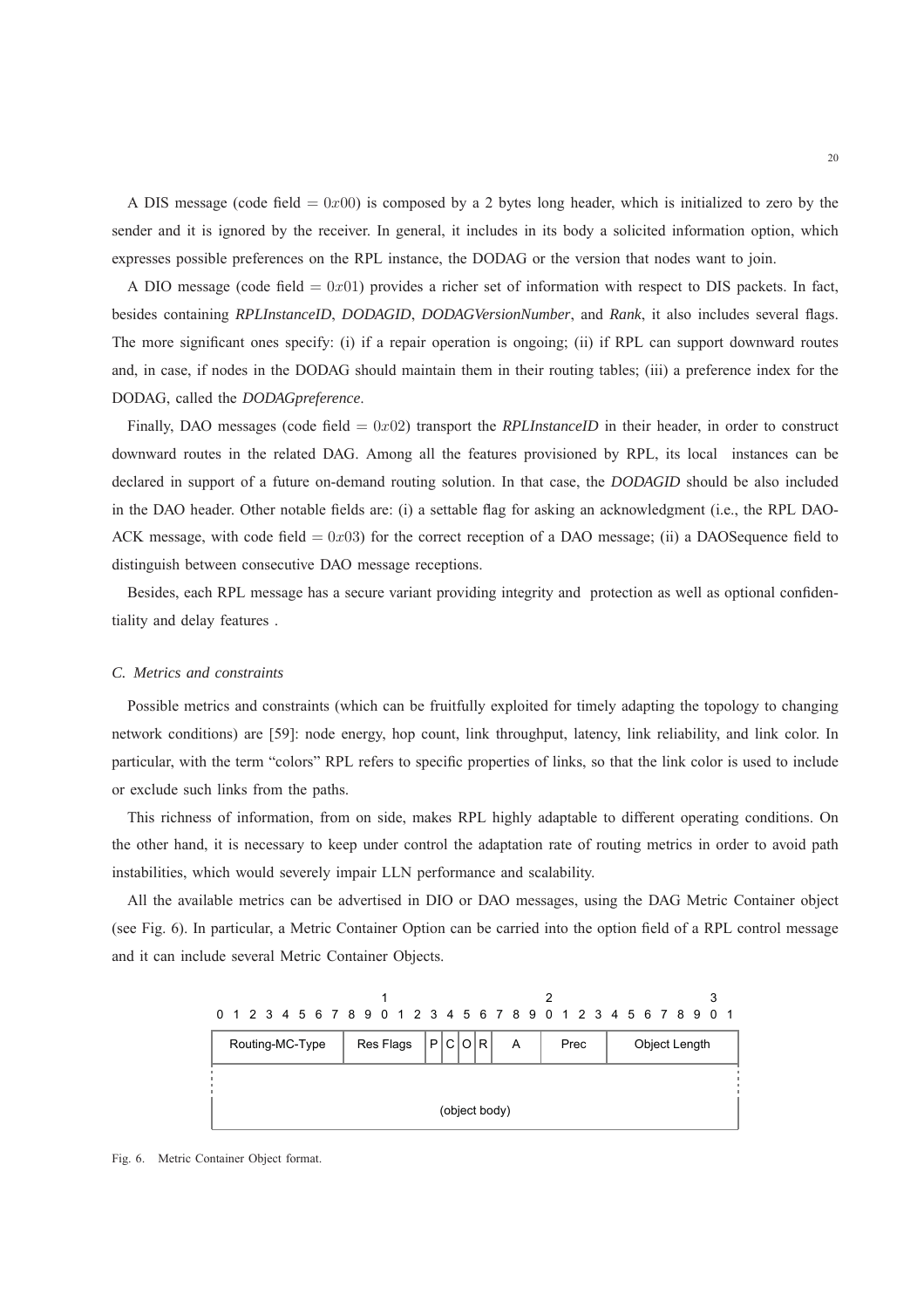The Routing Metric/Constraint Type field identifies each Routing Metric/Constraint object, while the length field reports the length of the object body (expressed in bytes). The flag *C* is used to discriminate whether the content is a routing constraint or a metric. If the content is a routing constraint, the *O* flag expresses if it is optional. Otherwise, if the content is a routing metric *P* indicates if all nodes on the path record metrics; *R*, instead, specifies if metric are recorded or aggregated along the path; *A* discriminates among additive, multiplicative, maximizing or minimizing metrics. Finally, the *Prec* field sets the precedence of the object relative to other ones in the container.

#### *D. The Objective Function*

In RPL, the Objective Function translates key metrics and constraints into a *Rank*, which models the node distance from a DODAG root, in order to optimize the network topology in a very flexible way. Furthermore, the Objective Function allows the selection of a DODAG to join and the identification of a number of peers in that DODAG as parents. Generally speaking, the parent selection at a node could be triggered in response to several events, such as the reception of a DIO message, a timer elapse, all DODAG parents become unavailable, or a trigger indicating that the state of a candidate neighbor has changed. After the Objective Function has scanned all the interfaces at a node to check whether they can be eligible for establishing a link in the topology, all candidate neighbors are examined to evaluate if they can act as RPL router. These preliminary operations are useful to exclude all those links and candidate nodes that do not match basic Objective Function compatibility rules, e.g., related to security issues, performance, an so on. Then, the node scans the list of the candidate parents that passed the preliminary tests. The *Rank* that would result from having each of them as parent is evaluated. The preferred parent is elected as the one that can grant the smallest *Rank*, provided that this *Rank* is smaller than the one currently held by the node itself. Obviously, these operations can be iterated when more than one parent has to be selected.

The Objective Function is identified by an Objective Code Point (OCP) within the DIO Configuration option, indicating the method that should be used to construct the DODAG. The Objective Functions proposed by IETF are described below.

*1) Objective Function 0:* It is identified by an OCP equal to zero [60], and it requires only the information in the RPL DIO header, such as the *Rank* and the *DODAGPreference*. A node *Rank* is obtained by adding a normalized scalar, *RankIncrease*, to the *Rank* of a selected preferred parent. The *RankIncrease* value is a multiple of 0x100, so that *Rank* values can be stored in one octet. Given that in the RPL main specification [31] there is neither default Objective Function, nor default metric container, it might happen that two implementations, following different guidelines for a specific problem or environment, will not support a common Objective Function which they could interoperate with. Therefore, Objective Function 0 is designed as a common denominator among all the generic implementations. It ignores metric containers and it leaves to implementation the responsibility to compute how link properties are transformed into a *RankIncrease*.

*2) Minimum Rank Objective Function with Hysteresis:* It is designed to find the paths with the smallest path cost while preventing excessive churn in the network [61]. It is identified by an OCP equal to 1. A node switches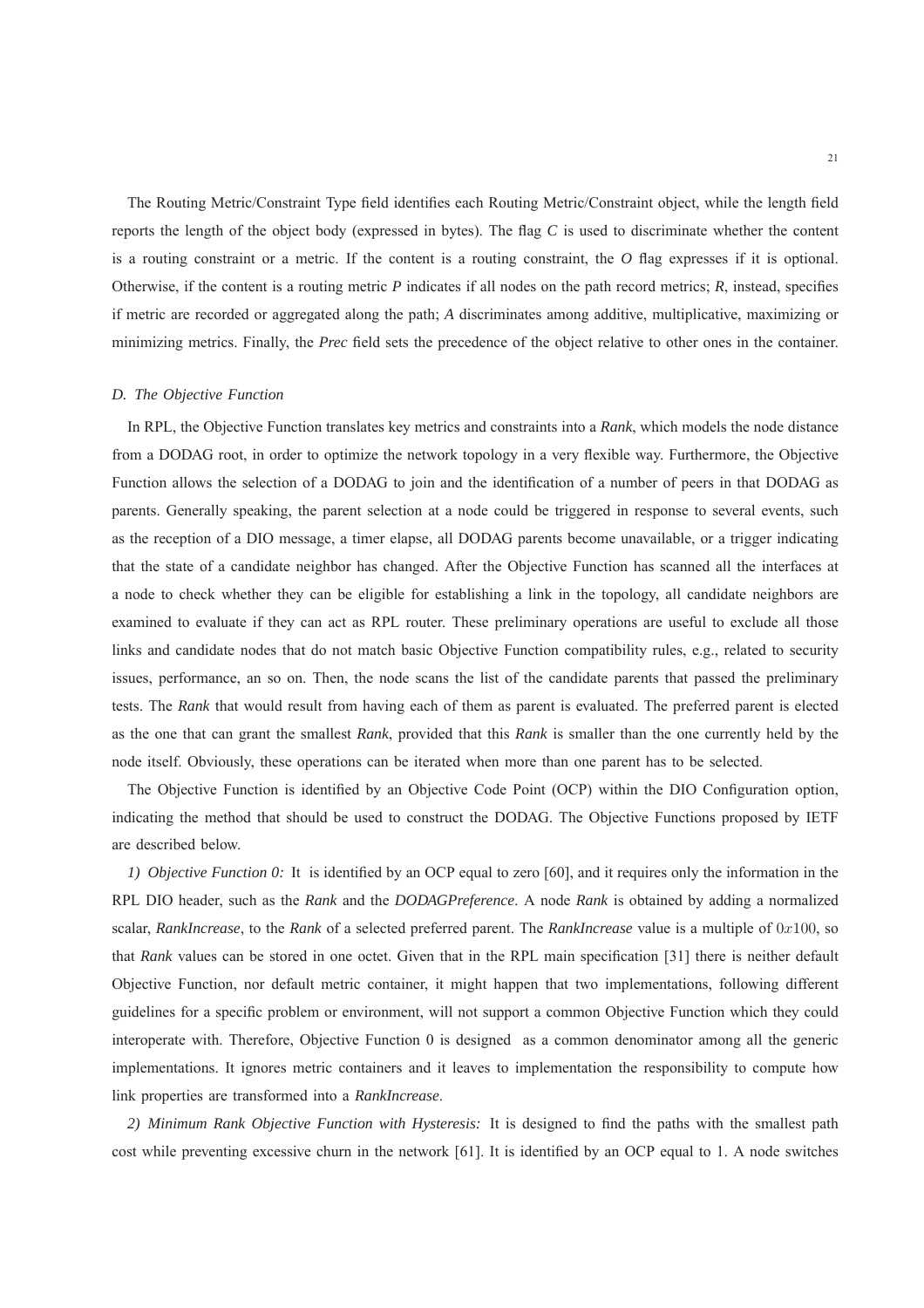to the minimum cost path, *NewPathCost*, only if the following inequality is verified:

$$
NewPathCost < CurrentPathCost-PARENT\_SWITCH\_THRESHOLD
$$
\n(3)

where *CurrentPathCost* is the path cost of the current path, and *PARENT SWITCH THRESHOLD* is a given threshold, implementing hysteresis.

This Objective Function may be used with any additive metric listed in [59] as long the routing objective is to minimize the given routing metric. Besides, it employs a DODAG parent set with only one node. This node is automatically chosen as the preferred parent. As a consequence, any candidate neighbor may become the preferred parent.

## VI. TRANSPORT LAYER AND ABOVE − IETF COAP

A LLN using IPv6 provides world-wide Internet integration given that nodes can be addressed and information can be routed through the network without requiring specialized NAT techniques at the gateways. However, for complete Internet compatibility, some features which are not addressed by the network layer are required. On one hand, it would be desirable that a node manage multiple non-interfering requests. This issue can be dealt by specialized application code running at each node or by multiplexing network layer through the use of the concept of port. Besides, end to end reliability cannot be guaranteed by network layer as its task need to be performed over the network routing structure. Usually both functionalities are addressed by upper-network layers such as transport and application in the TCP/IP network stack.

On the other hand, application layer protocols provide application independent semantics that facilitate content representation and inter-operability between different applications. Protocols, such as HTTP [15], enable applications to inter-operate in a client/server content/resource centric fashion. Internet of Things aims to enable LLNs to interoperate with existing applications without the need of specialized application oriented code, thus requiring LLNs to talk application layer protocols. As classical networks do not need to operate with energy restrictions, content tagging and metadata are not optimized for minimum packet overhead; this limits their integration in LLN applications. Thus, a set of techniques to compress application layer protocol metadata have been proposed without compromising application inter-operability.

## *A. Transport over LLNs*

The Transport layer is responsible of providing end-to-end reliability over IP based networks. TCP [17] provides traffic control and congestion control through Automatic Repeat-Request (ARQ) techniques [62]. It sustains the traffic on the Internet and provides reliability thanks to the control overhead introduced for each transmitted packet. Reliable transport protocols over LLNs are being studied but the amount of information for traffic control and reliability are expensive in terms of number of transmitted packets and end to end packet confirmation which directly maps to energy consumption. Dunkels et al [63] presented a lightweight TCP implementation based on the use of caching that reduces the amount of control packets. Other approaches focus on the use of Selective Repeat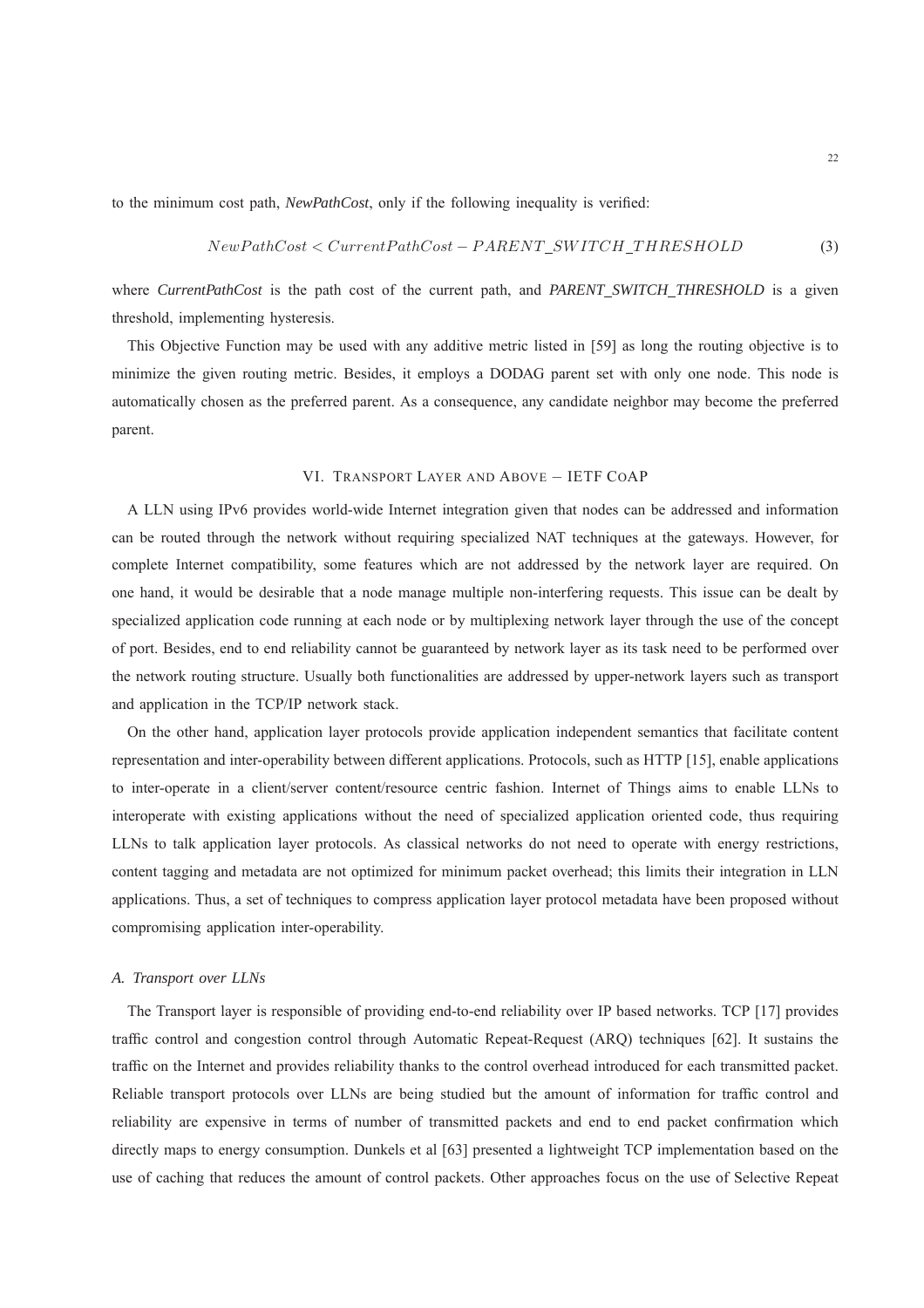variant [64] which selectively acknowledge received packets with the caveat that acknowledgments are end-to-end. So that, they are required to cross the entire network and this is not energy efficient. Due to the expensive energy requirements imposed by end to end reliability and the lack of a clear proposal for reliable transport in LLNs, the use of User Datagram Protocol (UDP) [65] and retransmission control mechanisms at application layer are demonstrating a good tradeoff between energy cost and reliability.

UDP is a datagram oriented protocol that provides a procedure for application programs to send messages to other programs with a minimum of protocol mechanism and overhead. The protocol is transaction oriented, and delivery and duplicate protection are not guaranteed (i.e. UDP neither provides guarantees to the upper layer protocols for message delivery nor retains state of UDP messages once sent). Like TCP, UDP provides application multiplexing through the concept of port.

As stated in previous sections, 6LoWPAN removes a number of fields in the IPv6 and UDP headers because they take well-known values, or because they can be inferred from fields in the IEEE 802.15.4 header.

## *B. Application Layer*

In the application scenarios addressed by LLNs, we will find a range of devices involved with very different capabilities, from full servers to constrained devices consisting of 8-bit or 16-bit microcontrollers with wireless network interfaces such as IEEE 802.15.4 radios. In that kind of scenarios, there is the need to restrict the use of different protocols to a certain subset that can interoperate across device types, inclusively at application layer. Experience with protocol gateways translating between protocols providing similar services, tells us that such gateways can cause nasty operational problems since protocol semantics are often not 100% translatable in some corner cases. In addition, the use of web services on the Internet applications has become the de-facto standard which draws that application layer interoperability have to be in conformance with a representational state transfer architecture of the web [15].

Due to the restrictions imposed by LLNs, a straightforward implementation of RESTful architectures such as the client/server model defined by HTTP is not possible and an adaptation is required. While REST architectures make assumptions on efficient reliable transport and are not strictly constrained by payload size as expensive fragmentation is dealt at lower layers, a LLN has to carefully take into account several of these features as the services offered by lower layers are considerably more restrictive. 6LoWPAN for example supports the expensive IPv6 packet fragmentation into 127 bytes long packets, but an abuse of that makes the network inoperable. Thus a requirement for application layer is to limit the packet extension.

The IETF Constrained RESTful Environments (CORE) working group [66] has defined the Constrained Application Protocol (CoAP) [32] which easily translates to HTTP for integration with the web, while meeting specialized requirements such as: multicast support, very low overhead, and simplicity for constrained environments. CoAP has been designed as a generic protocol for LLNs taking into account the features of the underlying architecture [67]. The CORE working group, instead of blindly making a compression of HTTP [15], defined a subset of the RESTful specification, making it interoperable with HTTP but also specializing it for so constrained environments.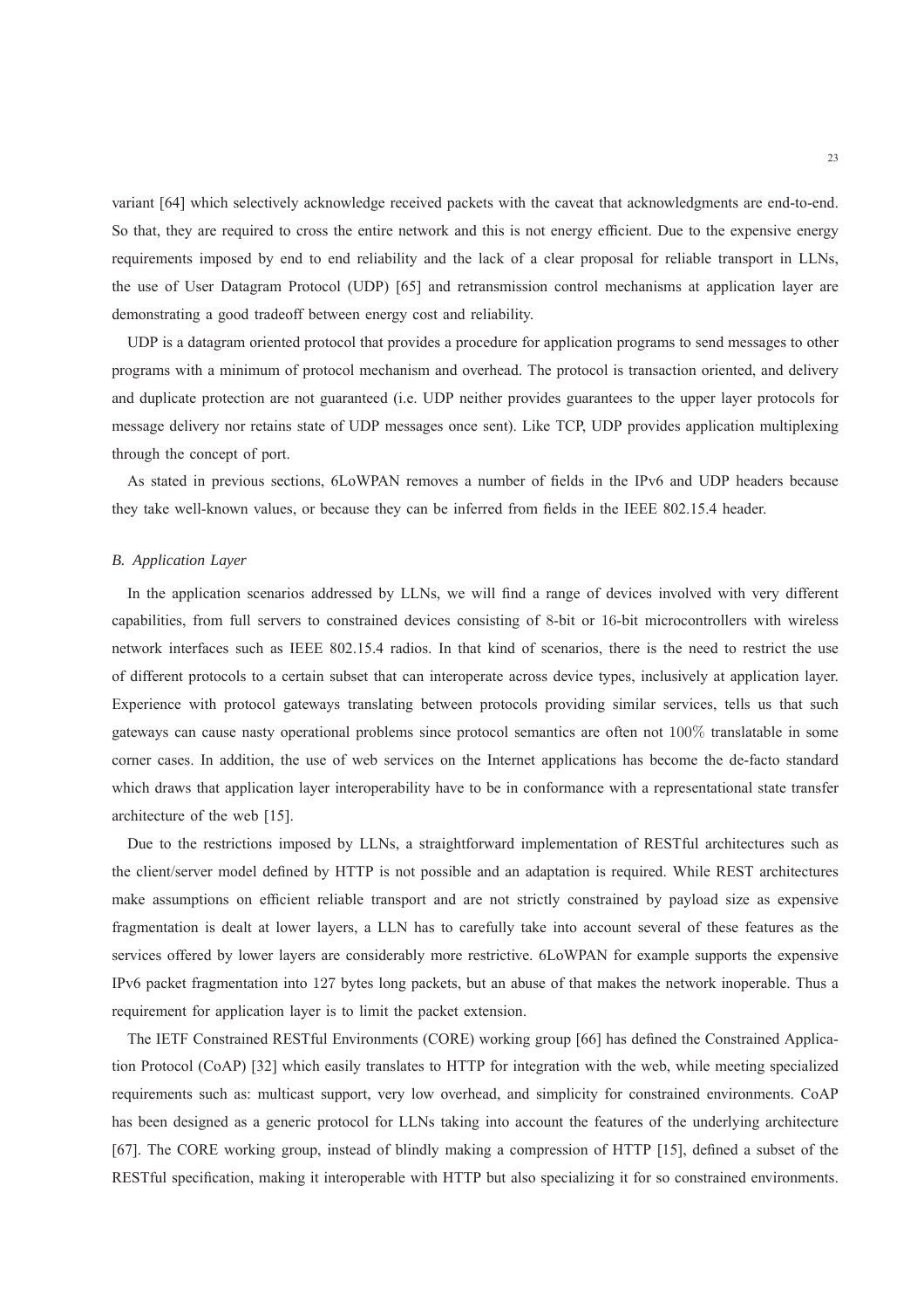The summary of the main features addressed by CoAP are [32]:

- Constrained web protocol specialized to M2M requirements.
- Stateless HTTP mapping through the use of proxies or direct mapping of HTTP interfaces to CoAP.
- UDP transport with application layer reliable unicast and best-effort multicast support.
- Asynchronous message exchanges.
- Low header overhead and parsing complexity.
- URI and Content-type support.
- Simple proxy and caching capabilities.
- Optional resource discovery.

Unlike HTTP, CoAP is an asynchronous request/response protocol over a datagram oriented transport such as UDP. The client/server architecture of HTTP is slightly different in CoAP as end-points do not assume a so clear role. This is motivated by the nature of the underlying transport, which is asynchronous (i.e., datagram oriented), and both endpoints acting as clients and servers. The architecture of CoAP is divided in two layers, a *message layer* in charge of reliability and sequencing and a *request/response layer* in charge of mapping requests to responses and their semantics (see Fig. 7).



Fig. 7. CoAP architecture.

*1) Message layer:* The function of the CoAP message layer is to control message exchanges over UDP between two endpoints. Requests and Responses share a common message format. Messages are identified by an ID used to detect duplicates and for reliability. There are four types of messages which are specified in the header.

- *Confirmable:* messages that require a response, which can be piggybacked in an acknowledgement or sent asynchronously in another message if the response takes too time to be computed. Confirmable messages that cannot be processed are replied with a Reset message. Responses to confirmable messages are also confirmable messages that need to be acknowledged.
- *Non-Confirmable:* Messages that do not need to be neither acknowledged nor replyed.
- *Acknowledgement:* Messages that confirm the reception of a confirmable message. They can contain the piggybacked response to the confirmable message.
- *Reset:* In case a confirmable message cannot be processed.

In addition, multicast messages are supported being only possible for Non-Confirmable messages.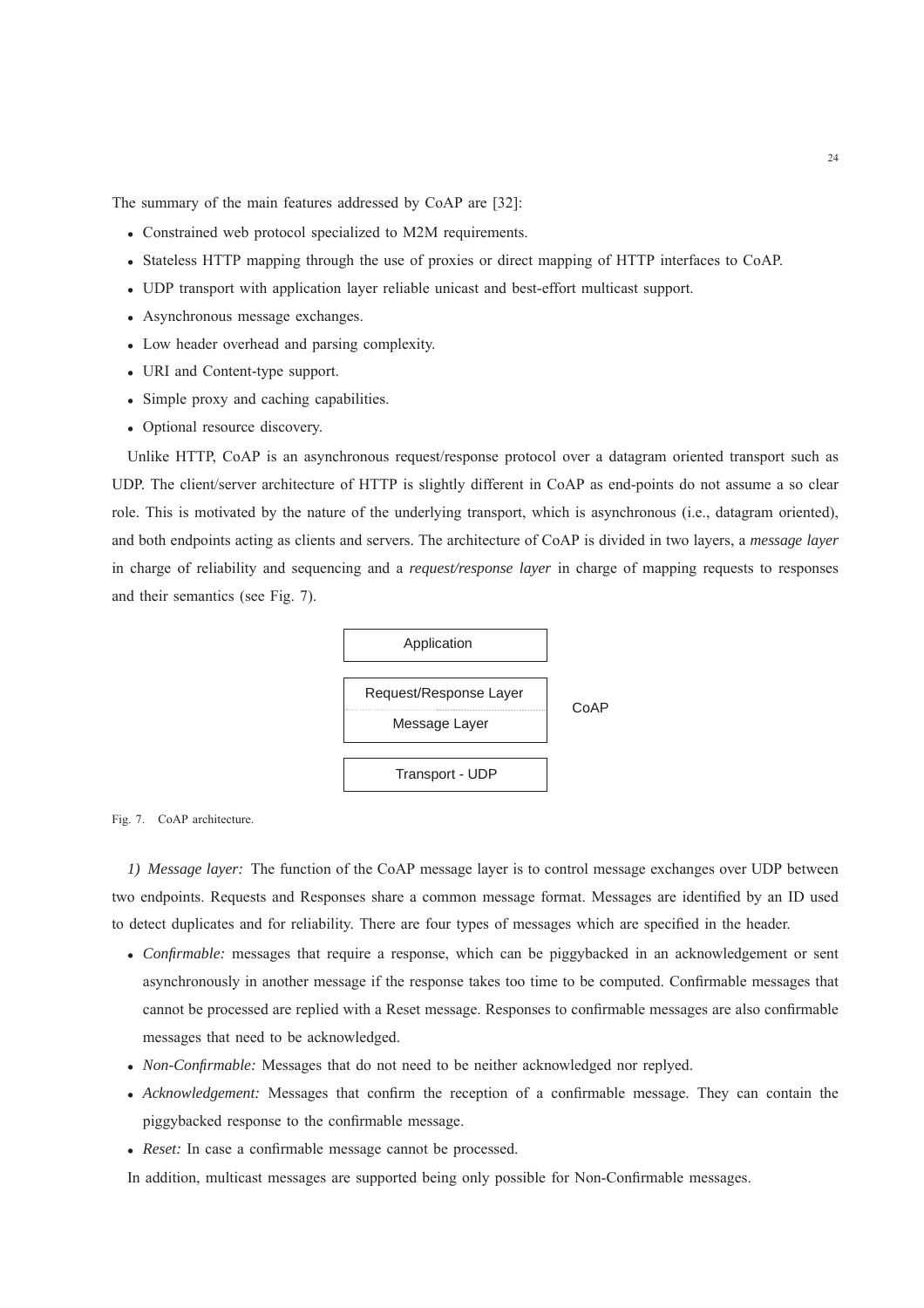*2) Request/Response layer:* CoAP request and response semantics are carried in CoAP messages, which include either a method code or response code, respectively. Optional (or default) request and response information, such as the URI and payload content-type are carried as CoAP options. A Token Option is used to match responses to requests independently from the underlying messages. As CoAP is implemented over non-reliable transport, CoAP messages may arrive out of order, appear duplicated or be lost without notice. Thus, CoAP needs to implement a reliability mechanism with the following features:

- Simple stop-and-wait retransmission reliability with exponential back-off for confirmable messages.
- Duplicate detection for both confirmable and non-confirmable messages.
- Multicast support.

Reliability works over *Confirmable* messages. Upon reception of such message, receiver must acknowledge it or reject it by sending a *Reset* message. The sender retransmits the *Confirmable* message at exponentially increasing intervals, until it receives an *acknowledgment* (or *Reset* message), or runs out of attempts (controlled by a retransmission counter). *Non-confirmable* messages are never acknowledged nor rejected. In case they cannot be processed, they are ignored.

Request and Responses are mapped to each other thanks to the token embedded into the header. A Request consists of the method that should be applied to the resource, of the identifier of the resource, of a payload and an Internet media type (if any), and of an optional meta-data about the request. A Response is identified by the Code field in the CoAP header. Similar to the HTTP Status Code, the CoAP Response Code indicates the result of the attempt to understand and satisfy the request.

*3) CoAP frame:* CoAP messages are encoded in a simple binary format. As shown in Fig. 8, a message consists of a fixed-sized CoAP Header followed by options in Type-Length-Value (TLV) format and a payload. The number of options is determined by the header. The payload is made up of the bytes after the options, if any; its length is calculated from the datagram length. The main fields on the frame are the following:

- Version: 2 bits that show the CoAP version number. Set to 1 in the current version.
- Type: 2 bits that indicate the type of message. In particular, we can have the messages: (0) Confirmable, (1) Non-Confirmable, (2) Ack, (3) Reset.
- Option Count: 4 bits, indicate the number of options in the option header.
- Code: 8 bits that indicate if the message is a request or a response. In case of request, indicates the request method (GET, PUT, and so on). In case of a response, the Response code (2.01, 4.03, and so on).
- Message ID: 16 bits field with a unique ID to match *Confirmable* and *Acknowledgements* or *Reset* messages and to detect duplicates.
- Options: Option list in TLV format.
- Payload: The content of the message, usually a resource representation. Its type is defined by the Content-Type Option. Error responses include a human-readable description of the error such as "Bad Gateway".
- *4) CoAP basic methods:* CoAP offers the methods for a RESTful architecture.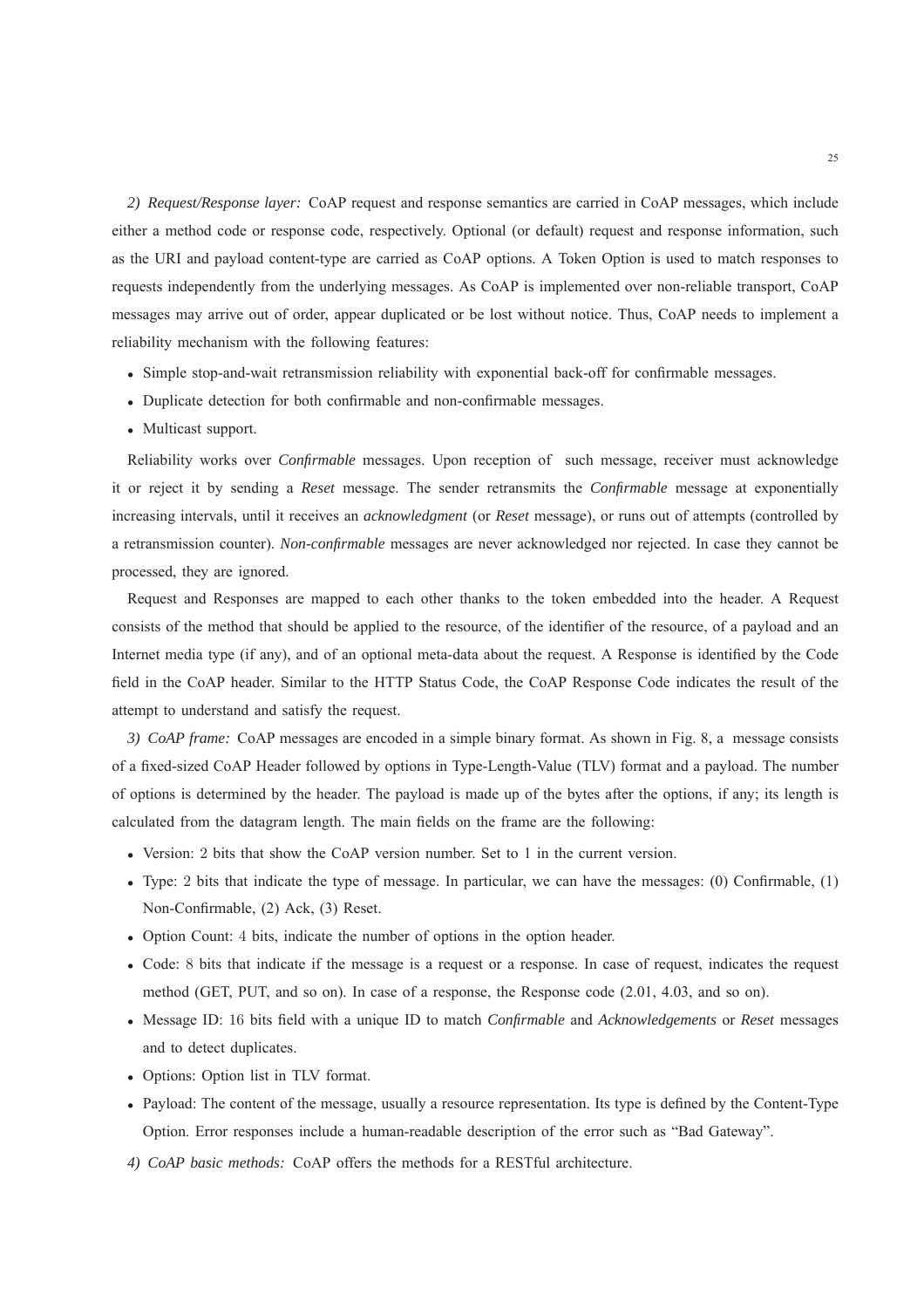

Fig. 8. CoAP frame format.

- **GET**: Idempotent and safe operation that retrieves a representation for the information corresponding to the resource identified by the request URI.
- **POST**: Requests the processing of the representation enclosed in the resource identified by the request URI. Normally it results in a new resource or the target resource being updated. The method is neither safe nor idempotent.
- **PUT**: Requests that the resource identified by the request URI be updated or created with the enclosed representation. The representation format is specified by the media type given in the Content-Type Option. PUT is not safe but idempotent.
- **DELETE**: The method requests that the resource identified by the request URI be deleted.

Responses are identified by Response codes analogous to HTTP Status codes. Due to space limitations only some of them are commented in this section. The full list of codes can be found at [32].

- **Success**: Codes 2.XX represent that the request has been received, understood and accepted. For example, code 2.01 is analogous to HTTP code 201 "Created" but only in response to POST and PUT requests.
- **Client Error**: Codes 4.XX are returned when a client incurred in some error. For example, code 4.04 is the same as HTTP code 404 "Not Found".
- **Internal Server Error**: Code 5.xx returned when a server is not able to carry out the request. For example 5.02 analogous as HTTP 502 code "Bad Gateway".

*5) Caching and Proxying:* The goal of caching in application layer protocols is to reduce the required network bandwidth thanks to the reuse of prior response messages to satisfy a specific current request. In some cases, a cached response can be used without requiring a network request, considering the constraints of LLNs, this extremely benefits the lifetime, latency and network round-trips. Contrarily to HTTP, CoAP responses are defined to be cacheable according to the Response Code in the header definition. For this purpose, a freshness mechanism based on a Max-Age option is used. Responses are tagged by the server (i.e., the end-point answering) with an explicit age that will maintain the response cached until its expiration. By default the Max-Age option is 60 s.

CoAP distinguishes between requests to an origin server and a request made through a proxy. A proxy is a CoAP end-point that can be tasked by CoAP clients to perform requests on their behalf. This may be useful, for example, when the request could otherwise not be made, or to serve the response using a cache in order to reduce response time and network bandwidth or energy consumption. CoAP requests to a proxies are made as *Confirmable* or *Non-Confirmable* requests to the proxy end-point, but setting the Proxy-Uri Option and splitting the request URI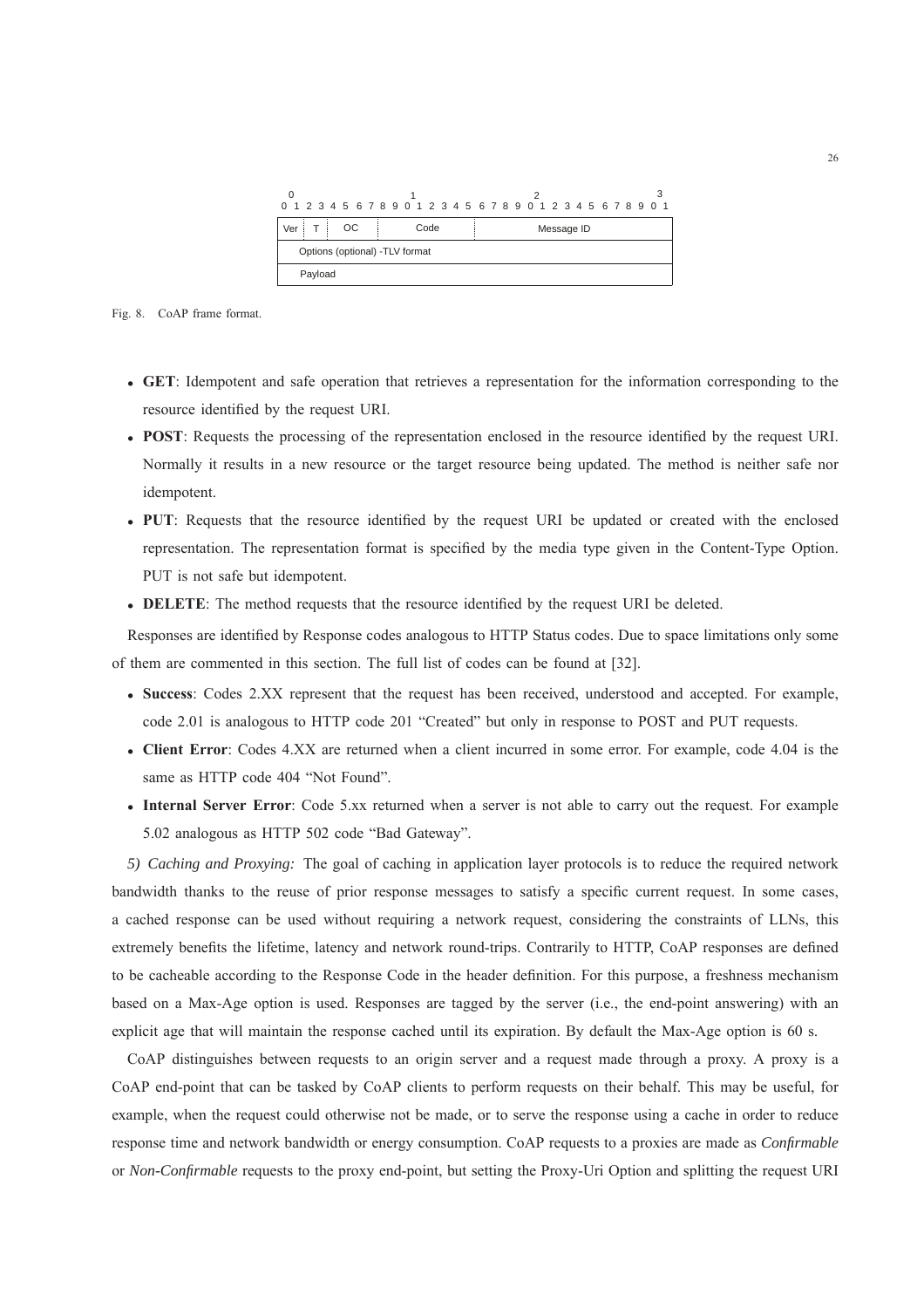to the Uri-Host, Uri-Port, Uri-Path and Uri-Query Options. As in the architecture of Internet caching and proxying are fundamental to alleviate the traffic in LLNs.

*6) CoAP URIs:* CoAP URIs are very similar to HTTP URIs. The "coap" URI scheme has been identified for CoAP resources and for providing the means to locate the resources. As in RESTful architectures, resources are organized hierarchically and governed by a potential origin server listening for requests on a given port. The structure of the URI follows the model defined in [68]:

 $\textit{coap}-URI = \text{``coap''} \text{''}/\text{''} \text{ host } [\text{``:''} \text{ port }] \text{ path}-ab \text{empty } [\text{``?''} \text{ query }]$ 

The host can be provided either as an IP address, or a name which should be resolved using a resolution service such as DNS. The port is the UDP port where the end-point is listening and the path defines the resource in that host. Finally, as in RESTful resources, the query in the form of "key=value" pairs enables the parametrization of the resource.

As indicated in [32] application designers are encouraged to make use of short, but descriptive URIs. Since the environments addressed by CoAP are usually constrained for bandwidth and energy, the trade-off between these two qualities should lean towards the shortness, without ignoring descriptiveness.

Resource discovery is related to how CoAP end-points are addressed and it is defined in [69]. Basically, the function of the discovery mechanism is to provide URIs ("links") for the resources offered, complemented by information describing the relationship between the resource description and each resource as well as other attributes.

*7) Application layer protocols mapping:* As CoAP implements a subset of the HTTP functionalities, there is a direct mapping between them. Besides CoAP can be easily mapped to the Session Initiation Protocol (SIP) [70] and the Extensible Messaging and Presence Protocol (XMPP) [71] as they have some similarity with HTTP.

- CoAP-HTTP Mapping enables CoAP clients to access resources on HTTP servers through an intermediary. This is initiated by including the Proxy-Uri Option with an "http" URI in a CoAP request to a CoAP-HTTP proxy, or by sending a CoAP request to a reverse proxy that maps CoAP to HTTP. The mapping is straightforward, requiring the translation of the HTTP Status codes to the Response Codes in CoAP.
- HTTP-CoAP Mapping enables HTTP clients to access resources on CoAP servers through an intermediary. This is initiated by specifying a "coap" URI in the Request-Line of an HTTP request to an HTTPCoAP proxy, or by sending an HTTP request to a reverse proxy that maps HTTP to CoAP. The mapping requires a filtering of those codes, options, and methods that are not supported by CoAP.

# VII. CONCLUDING REMARKS

Frost  $\&$  Sullivan confirm that the industrial segment is the fastest growing market for sensors, corroborating the notion of an Internet of Important Things. The world market over all industry segments is estimated at some 36 billion Euros, showing the importance of that market but also underlying the need of getting its design right. It has to be noticed that *Important* stands for not only economical terms, but also for the implications of enriching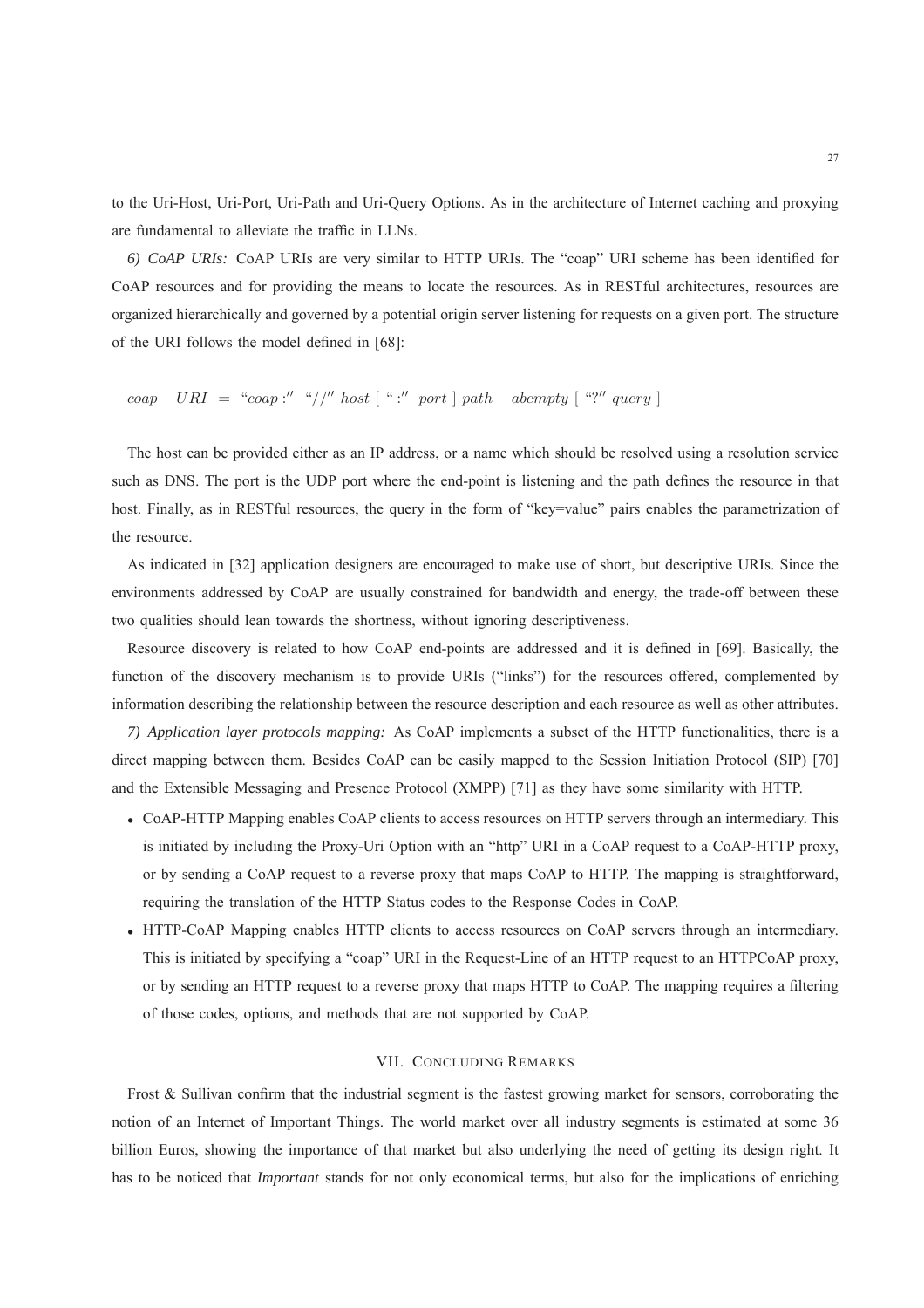Internet with the information of millions (or even billion in the coming future) of real world critical, unattended sensing and actuating objects. The latter are omnipresent and important *per se* <sup>2</sup> as they inter-actuate physically not only with other smart objects, but also with human beings.

The aim of this paper has hence been to outline a technically viable communication architecture able to support the stringent energy and connectivity needs of the emerging IoT. To this end, we have seconded the community's view in the need of a standardized architecture which replaces proprietary approaches by means of a transparent end-to-end architecture.

From a PHY perspective, we found that the current IEEE 802.15.4-2006 PHY layer(s) suffice in terms of energy efficiency. In the end, it is the actual hardware implementation which dictates the exact current draws and thus the energy needed to transmit a given information bit. Current hardware implementations by e.g., Dust Networks are already very close to the limit of possibilities when it comes to short-range and medium-rate communication. Given that a large amount of IoT applications however will require only a few bits to be send, it may be advisable to commence looking into a standardized PHY layer which allows ultra low rate transmissions over very narrow frequency bands, with the obvious advantage of enormous link budgets and thus significantly enhanced ranges.

From a MAC perspective, we found that the current IEEE 802.15.4-2006 MAC layer(s) do not suffice which essentially triggered the existence of the IEEE 802.15.4e working group. We have presented in great details the MAC protocol of this new family which is tailored to industrial multihop/mesh applications under extreme fading and interference conditions. Channel hopping, albeit not novel in the wireless communications community, has been successfully applied to this embedded MAC; in addition to a rigid slot structure allowing for enormous energy savings since transmitter and receiver only wake up when truly needed. Some open issues pertain also to this family in that no optimal centralized or decentralized scheduling protocols have been put forward; nor is it entirely clear which approach is to be preferred.

From a networking perspective, the introduction of the IETF 6LoWPAN protocol family has been instrumental in connecting the low power radios to the Internet and the work of IETF ROLL allowed suitable routing protocols to achieve universal connectivity. Indeed, both WGs enabled IPv6 connectivity which is a great asset in guaranteeing global reachability, true scalability, reliable security and, since IP-enabled networks have been successfully engineered and deployed for decades now, the same engineering skills maintaining and troubleshooting these type of emerging networks; this is an enormous advantage over proprietary solutions. Various open issues pertain to the networking layer, however; examples are a suitable choice of the embodiment of the objective function, inclusion of trust, ability to run over any link layer protocol and not only those which have regular beacons, etc.

From an application perspective, the introduction of the IETF CoAP protocol family has been instrumental in ensuring that application layers and applications themselves do not need to be re-engineered to run over low-power embedded networks. Indeed, the current approach allows for the same design principles as currently used in general Internet application designs, thus acting as a true enabler for the IoT.

2by themselves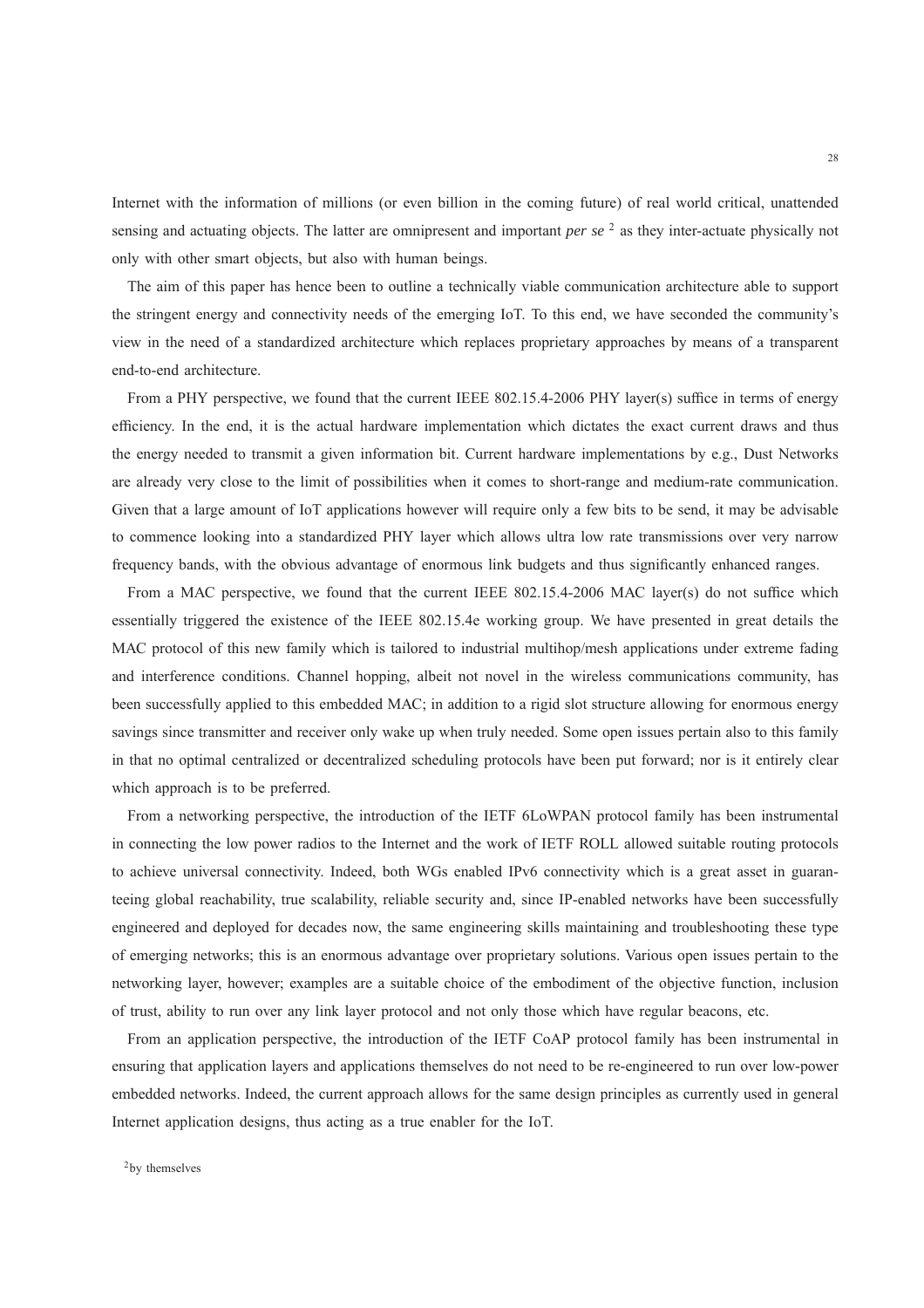The introduced stack, in one form or another, is currently being evangelized by various industrial alliances. Of importance to the development of an IoT are arguably the Zigbee and IPSO alliances. Whilst the Zigbee alliance has traditionally been proponent of the IEEE 802.15.4-2006 PHY/MAC embodiments and an alliance-proprietary protocol stack (referred to as profile) on top, it is lately adopting above IETF recommendations at networking layers. The IPSO alliances, on the other hand, is very actively pushing for IPv6 enabled solutions to be adopted across the industry with the ultimate aim to facilitate true connectivity.

This paper has shed light onto some of the most recent and emergent design paradigms related to the communications stack of a viable Internet of Things. A lot of tweaking and optimizing is still ahead of us but we believe that the major bulk of design work is accomplished and that the current stack will make a significant impact in the take-off of the IoT.

## **ACKNOWLEDGEMENTS**

This publication is based in parts on work performed in the framework of the projects VITRO-257245, EXALTED-258512, CALIPSO-288879, OUTSMART-285038 and SWAP-251557, which are partially funded by the European Community. The Authors would like to acknowledge the contributions by the various colleagues from these projects. This work was supported in part also by the project ERMES PON 01\_03113/3, funded by the Italian MIUR, the funding of which is gratefully acknowledged. Xavier Vilajosana is funded by the Spanish Ministry of Education under Fullbright-BE grant (INF-2010-0319).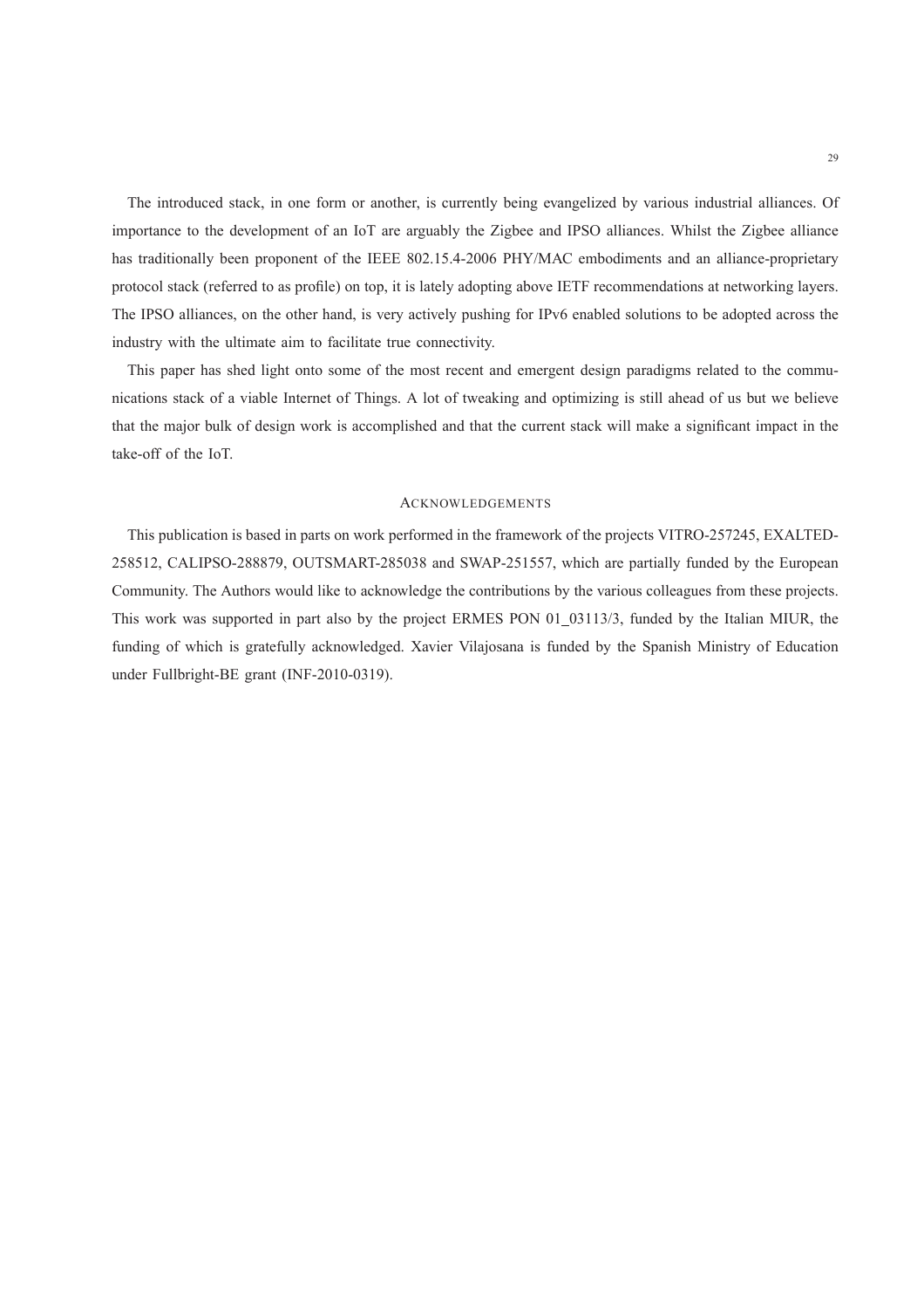#### **REFERENCES**

- [1] Auto-ID Labs. Available online: http://www.autoidlabs.org.
- [2] European Union. COM(2007) 96. *European Commission Communication on RFID*, Mar. 2007.
- [3] Council ot The European Union. *Transport, Telecommunications and Energy*. Available online: http://www.internet-of-thingsresearch.eu/documents.htm, 27 Nov. 2008.
- [4] U.S. National Intelligence Council (NIC). *Global Trends 2025: A Transformed World*. NIC, Available online: www.dni.gov/nic/NI-2025 project.html, Nov. 2008.
- [5] Y. Huang and G. Li. Descriptive Models for Internet of Things. In *Proc. of Int. Conf. on Intelligent Control anf Information Processing (ICICIP)*, Dalian, China, Aug. 2010.
- [6] INFSO D.4 Networked Enterprise RFID INFSO G.2 Micro Nanosystems in Co-operationwith the Working Group RFID of the ETP EPOSS. Internet of Things in 2020, Roadmap for the Future, Version 1.1. Technical report, 27 May 2008.
- [7] L. Atzoria, A. Ierab, and G. Morabito. The Internet of Things: A survey. *Computer Networks*, 54(15):2787–2805, Oct. 2010.
- [8] M. Zorzi, A. Gluhak, S. Lange, and A. Bassi. From Todays's INTRAnet of Things to a Future INTERnet of Things: A Wireless- and Mobility-Related View. *IEEE Wireless Communications*, 17(6):44 – 51, Dec. 2010.
- [9] L. Coetzee and J. Eksteen. The Internet of Things Promise for the Future? An Introduction. In *Proc. of IST-Africa Conf.*, Gaborone, Botswana, May 2011.
- [10] E. Fleisch. *What is the Internet of Things? An Economic Perspective*. Auto-ID Labs, 2010.
- [11] European Research Cluster on Internet of Things (IERC). *Internet of Things Pan European Research and Innovation Vision*. IERC, Available online: http://www.internet-of-things-research.eu/documents.htm, Oct. 2011.
- [12] L. Mainetti, L. Patrono, and A. Vilei. Evolution of Wireless Sensor Networks towards the Internet of Things: A survey. In *Proc. of 19th Int. Conf. on Software, Telecommunications and Computer Networks (SoftCOM)*, Split, Dubrovnik, Sept. 2011.
- [13] J.P. Vasseur and A. Dunkels. *Interconnecting Smart Objects with IP: The Next Internet*. Morgan Kaufmann, 2010.
- [14] O. Hersent, D. Boswarthick, and O. Elloumi. *The Internet of Things: Key Applications and Protocols*. Wiley, 2012.
- [15] R. Fielding, J. Gettys, J. Mogul, H. Frystyk, L. Masinter andP. Leach, and T. Berners-Lee. HyperText Transfer Protocol HTTP/1.1. RFC 2616, IETF, June 1999.
- [16] DARPA Internet Program. Internet Protocol. RFC791, DARPA, Sept. 1981.
- [17] J. Postel. Transmission Control Protocol. RFC 793, IETF, Sep. 1981.
- [18] G. Lawton. Machine-to-Machine Technology Gears up for growth. *Computer*, 37(9):12 15, 2004.
- [19] ETSI TS 102 689 v1.1.1. Machine-to-Machine communications (M2M): M2M service requirements, Aug. 2010.
- [20] D. Lance, L.William, and S. Jonathan. Channel-Specific Wireless Sensor Network Path Data. In *16th IEEE Int. Conf. on Computer Communications and Networks (ICCCN)*, Turtle Bay Resort, Honolulu, Hawaii, USA, Aug. 2007.
- [21] R.T. Lacoss. *Distributed Sensor Networks*. MIT/LL (Massachusetts Institute of Technology/Lincoln Laboratory), 1983.
- [22] MIT Lincoln Laboratory. Available online: http://www.ll.mit.edu/.
- [23] J.M. Kahn, H. Katz, and K.S.J. Pister. Next century challenges: Mobile Networking for Smart Dust. In *Proc. of ACM/IEEE Int. Conf. on Mobile Computing and Networking (MobiCom)*, Seattle, WA, Aug. 1999.
- [24] K.S.J. Pister, J.M. Kahn, and B.E. Boser. Smart Dust: Wireless Networks of Millimeter-Scale Sensor Nodes. *Highligh Article in Electronics Research Laboratory - Research Summary*, 1999.
- [25] IEEE std. 802.15.4. *Part. 15.4: Wireless Medium Access Control (MAC) and PhysicalLayer (PHY) Specifications for Low-Rate Wireless PersonalArea Networks (LR-WPANs)*. IEEE Standard for Information Technology, Sep. 2006.
- [26] ZigBee Alliance. Available online: www.zigbee.org.
- [27] Dust Networks. Available online: www.dustnetworks.com.
- [28] K. Pister and L. Doherty. TSMP: Time synchronized mesh prootocol. In *Proc. of Int. Symp. Distributed Sensor Networks, DSN*, Florida, USA, Nov. 2008.
- [29] HART Communication Protocol and Fundation. Available online: http://www.hartcomm2.org.
- [30] N. Kushalnagar, G. Montenegro, and C. Schumacher. *IPv6 over Low-Power Wireless Personal Area Networks (6LoWPANs): Overview,Assumptions, Problem Statement, and Goals*. IETF, RFC 4919, Aug. 2007.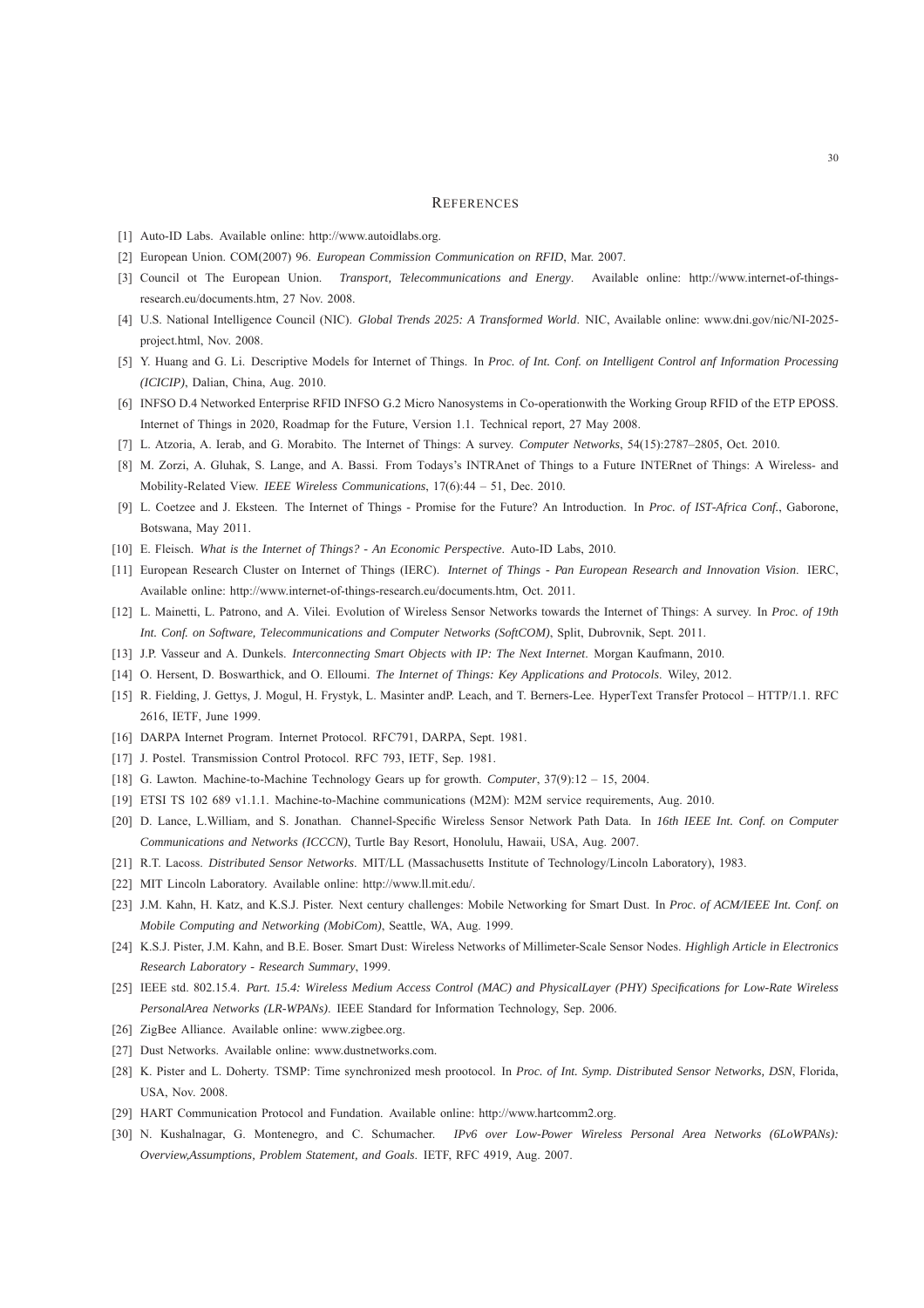- [31] T. Winter, P. Thubert, A. Brandt, T. Clausen, J. Hui, R. Kelsey, P. Levis, K. Pister, R. Struik, and JP. Vasseur. *RPL: IPv6 Routing Protocol for Low power and Lossy Networks (work in progress)*. IETF ROLL working group, Mar. 2011.
- [32] Z. Shelby, K. Hartke, C. Bormann, and B. Frank. *Constrained Application Protocol (CoAP)*. IETF CoRE Working Group, Feb. 2011.
- [33] IEEE draft std. 802.15.4e. *Part. 15.4: Wireless Medium Access Control (MAC) and PhysicalLayer (PHY) Specifications for Low-Rate Wireless PersonalArea Networks (LR-WPANs) Amendament 1: Add MAC enhancementsfor industrial applications and CWPAN*. IEEE Standard for Information Technology, Mar. 2010.
- [34] International Society of Automation. *ISA-100.11a Wireless systems for industrial automation: Process controland related applications*. ISA, 2009.
- [35] A. Tinka, T. Watteyne, and K. Pister. A Decentralized Scheduling Algorithm for Time Synchronized ChannelHopping. *Ad Hoc Networks*, 49(4):201–216, 2010.
- [36] S. Berson S. Herzog R. Braden, L. Zhang and S. Jamin. *Resource ReSerVation Protocol (RSVP) Version 1 Functional Specification*. RFC 2205, Sep. 1997.
- [37] IETF. MPLS-TP Internet Drafts and RFCs. Available online: http://wiki.tools.ietf.org/misc/mpls-tp/.
- [38] T. Watteyne, A. Mehta, and K. Pister. Reliability Through Frequency Diversity: Why Channel HoppingMakes Sense. In *Proc. of Performance Evaluation of Wireless Ad Hoc, Sensor, and UbiquitousNetworks (PE-WASUN)*, Tenerife, Canary Islands, Spain, Oct. 2009.
- [39] B. Kerkez, T. Watteyne, and M. Magliocco. Fleasibility analysis of controller design for adaptive channel hopping. In *Proc. of ICST Int. Workshop on Performance Methodologies and Tools for WirelessSensor Networks, WSNPERF*, Pisa, Italy, Oct. 2009.
- [40] Z. Shelby and C. Bormann. *6LoWPAN: The Wireless Embedded Internet*. Wiley Series on Communications Networking & Distributed Systems. John Wiley & Sons, 2010.
- [41] J.W. Hui and D.E. Culler. Extending IP to Low-Power, Wireless Personal Area Networks. *IEEE Internet Computing*, 12(4):37 45, July-Aug. 2008.
- [42] J. Hui, D. Culler, and S. Chakrabarti. 6LoWPAN: Incorporating IEEE 802.15.4 into the IP architecture. Internet Protocol for Smart Object (IPSO) Alliance, White Paper, Apr. 2009.
- [43] J.W. Hui and D.E. Culler. IPv6 in Low-Power Wireless Networks, Invitated Paper. *Proceedings of the IEEE*, 98(11):1865 1878, Nov. 2010.
- [44] K. Jeonggil, A.Terzis, S.Dawson-Haggerty, D.E. Culler, J.W. Hui, and P. Levis. Connecting Low-power and Lossy Networks to the Internet. *IEEE Communications Magazine*, 49(4):96 – 101, April 2011.
- [45] G. Montenegro, N. Kushalnagar, J. Hui, and D. Culler. *Transmission of IPv6 Packets over IEEE 802.15.4 Networks*. IETF, RFC 4944, Sep. 2007.
- [46] J. Hui and P. Thubert. *Compression Format for IPv6 Datagrams over IEEE 802.15.4-Based Networks*. IETF, RFC 6282, Sept. 2011.
- [47] M. Crawford. *Transmission of IPv6 Packets over Ethernet Networks*. IETF, RFC 2464, Dec. 1998.
- [48] P. Karn, C. Bormann, G. Fairhurst, D. Grossman, R. Ludwig andJ. Mahdavi, G. Montenegro, J. Touch, and L. Wood. *Advice for Internet Subnetwork Designers*. IETF, RFC 3819, July 2004.
- [49] J.P. Vasseur, N. Agarwal, J. Hui, Z. Shelby, P. Bertrand, and C. Chauvenet. RPL: The IP routing protocol designed for low power and lossy netwroks. Internet Protocol for Smart Object (IPSO) Alliance, White Paper, Apr. 2011.
- [50] J. Martocci. *Building Automation Routing Requirements in Low-Power and Lossy Networks*. IETF, RFC 5867, June 2010.
- [51] A. Brandt, J. Buron, and G. Porcu. *Home Automation Routing Requirements in Low-Power and Lossy Networks*. IETF, RFC 5826, Apr. 2010.
- [52] K. Pister and P. Thubert. *Industrial Routing Requirements in Low-Power and Lossy Networks*. IETF, RFC 5673, Oct. 2009.
- [53] M. Dohler, T. Watteyne, T. Winter, and D. Barthel. *Routing Requirements for Urban Low-Power and Lossy Networks*. IETF, RFC 5548, May 2009.
- [54] N. Bressan, L. Bazzaco, N. Bui, P. Casari, L. Vangelista, and M. Zorzi. The deployment of a smart monitoring system using wireless sensor and actuator networks. In *Proc. First IEEE Int Smart Grid Communications (SmartGridComm) Conf*, pages 49–54, 2010.
- [55] P. Levis, T. Clausen, J. Hui, O. Gnawali, and J. Ko. *The Trickle Algorithm*. IETF, RFC 6206, Mar. 2011.
- [56] J. Tripathi, J. C. de Oliveira, and J. P. Vasseur. A performance evaluation study of rpl: Routing protocol for low power and lossy networks. In *Proc. 44th Annual Conf. Information Sciences and Systems (CISS)*, pages 1–6, 2010.